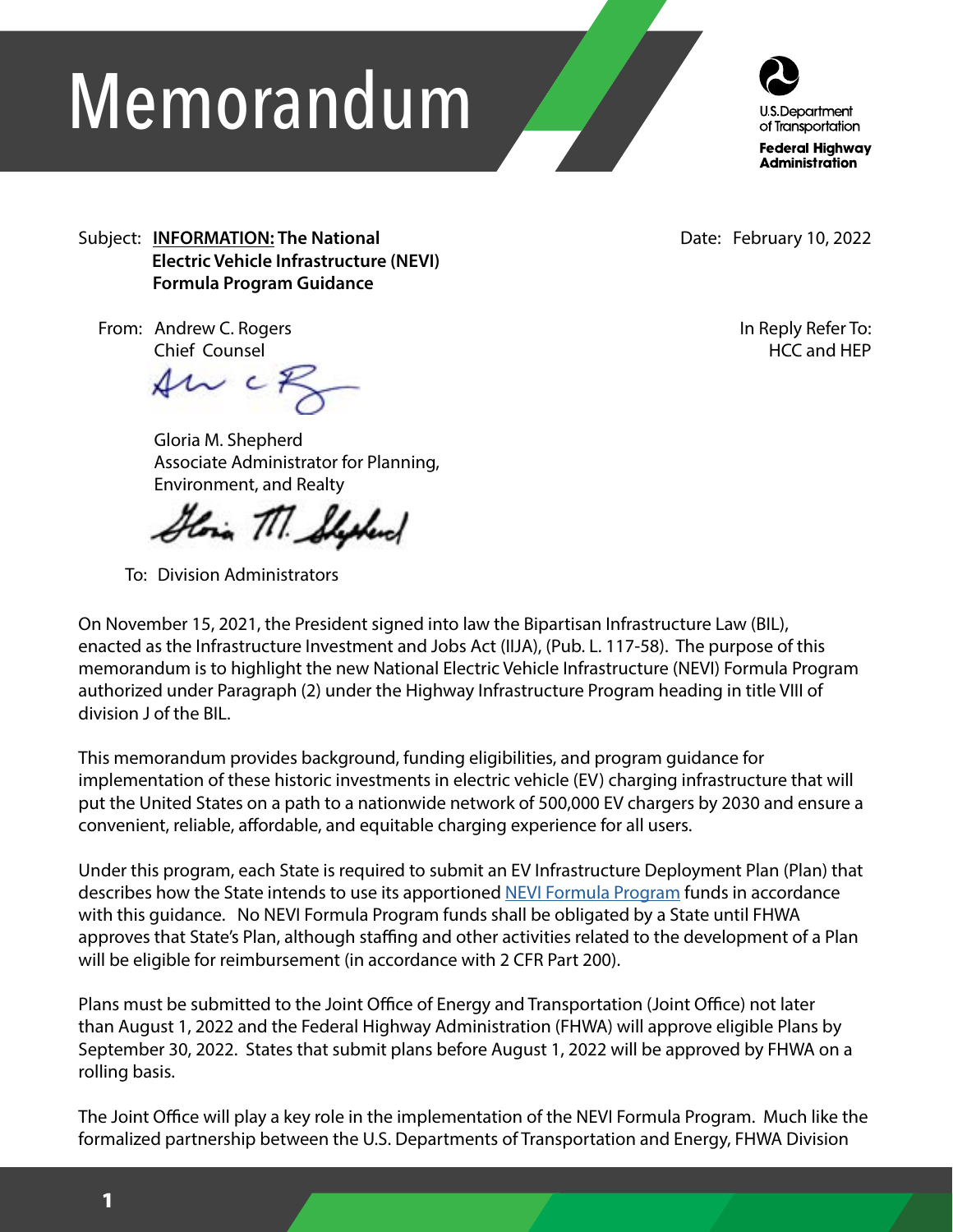Offices should encourage State departments of transportation to coordinate directly with their State energy agencies in the development of Plans and in implementation of the NEVI Formula Program.

The Joint Office will provide direct technical assistance to States and FHWA Division offices to develop their Plans. Such requests for technical assistance should be directed to the Joint Office at [https://www.DriveElectric.gov.](https://www.DriveElectric.gov) The Joint Office is planning a series of outreach activities to support States in the development of their Plans. In addition, FHWA will host internal webinars to help Division Offices understand their roles and responsibilities under the NEVI Formula Program.

Unless noted in this guidance, the NEVI Formula Program shall be administered as if apportioned under chapter 1 of title 23, United States Code. As such, non-technical questions regarding the implementation of the NEVI Formula Program, such as those regarding financial management, non-Federal share, or other title 23 requirements, can be directed to FHWA.

#### **General Guidance on use of Federal-Aid Highway Formula Funding**

On December 16, 2021, FHWA issued guidance, "Policy on Using Bipartisan Infrastructure Law Resources to Build a Better America", hereafter "Policy", that serves as an overarching framework to prioritize the use of BIL resources on projects that will Build a Better America. That Policy is available on FHWA's BIL implementation website at the following URL:

https://www.fhwa.dot.gov/bipartisan-infrastructure-law/building a better america-policy [framework.cfm](https://www.fhwa.dot.gov/bipartisan-infrastructure-law/building_a_better_america-policy_framework.cf)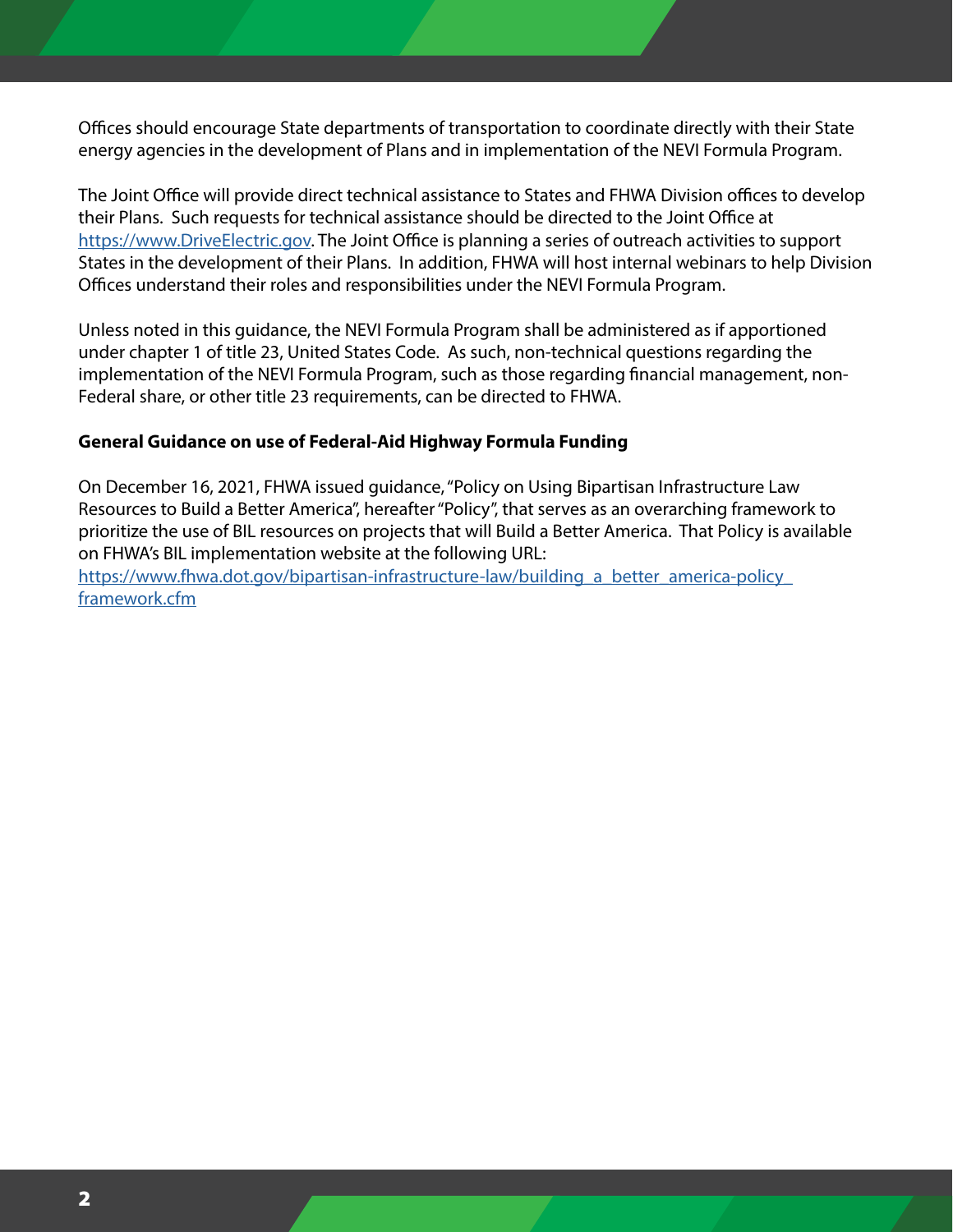## **National Electric Vehicle Infrastructure Formula Program** Bipartisan Infrastructure Law

## Program Guidance

Federal Highway Administration February 10, 2022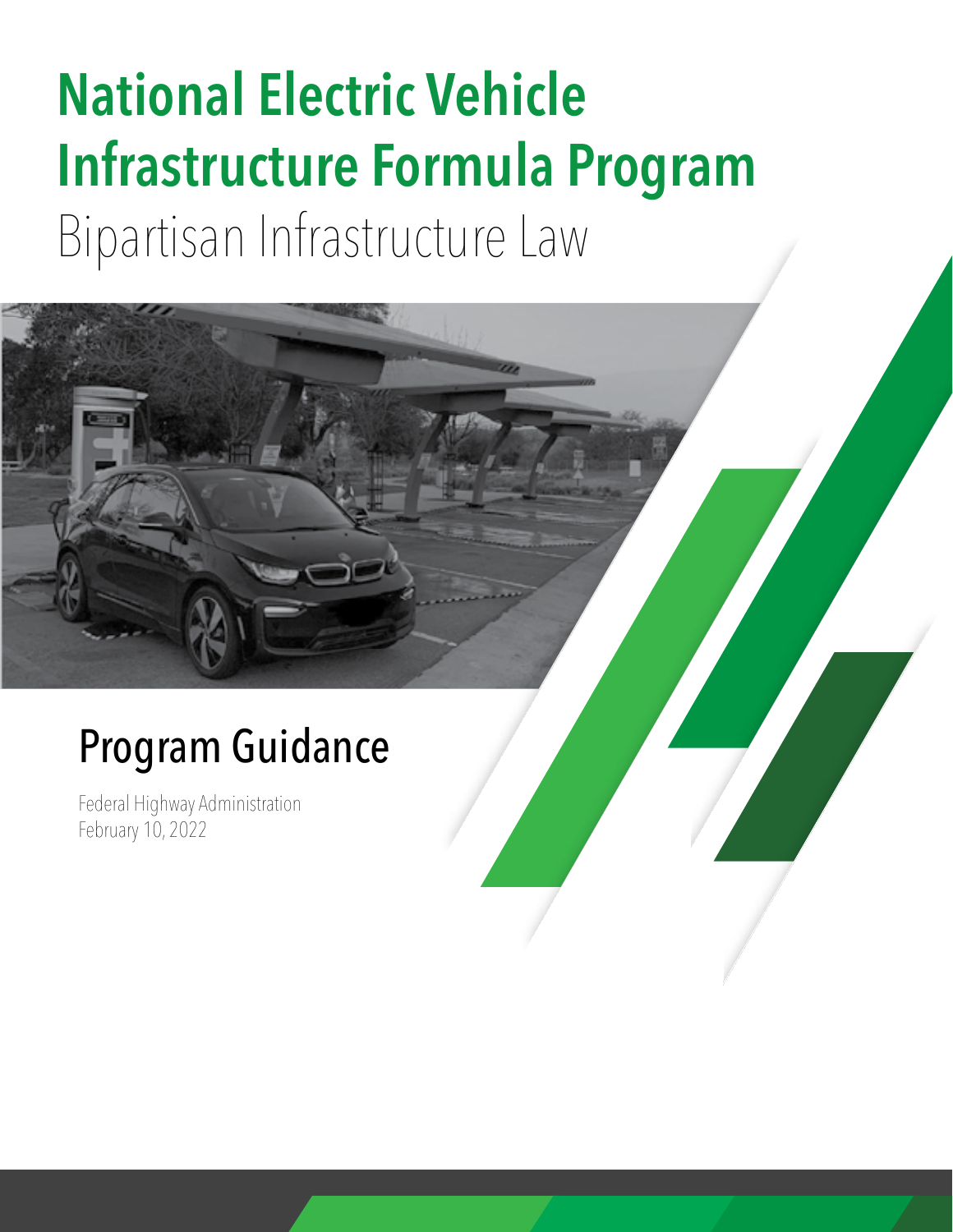### **CONTENTS**

|     | <b>OVERVIEW</b>                                                                     | 5  |
|-----|-------------------------------------------------------------------------------------|----|
| I.  | NATIONAL ELECTRIC VEHICLE INFRASTRUCTURE (NEVI) FORMULA PROGRAM                     | 8  |
| П.  | <b>FUNDING FEATURES</b>                                                             | 8  |
| А.  | <b>Authorization Levels</b>                                                         | 8  |
| В.  | NEVI Formula Program                                                                | 9  |
| C.  | Federal Share and State/Local Match Requirements                                    | 10 |
| D.  | <b>Specific Funding Requirements</b>                                                | 11 |
| Ш.  | STATE EV INFRASTRUCTURE DEPLOYMENT PLANS                                            | 13 |
| А.  | <b>Plan Requirements and Deadlines</b>                                              | 13 |
| В.  | <b>Plan Format</b>                                                                  | 14 |
| C.  | <b>Equity Considerations</b>                                                        | 17 |
| D.  | Labor and Equitable Workforce Considerations                                        | 18 |
| IV. | <b>PROJECT ELIGIBILITY PROVISIONS</b>                                               | 19 |
| А.  | Project Eligibility                                                                 | 19 |
| В.  | Considerations for the Strategic Deployment of EV Charging Infrastructure by States | 21 |
| C.  | Minimum Standards and Requirements for Projects Implemented under the               |    |
|     | NEVI Formula Program                                                                | 27 |
| V.  | <b>PROGRAM ADMINISTRATION</b>                                                       | 28 |
| А.  | <b>Tracking NEVI Formula Program Funds</b>                                          | 28 |
| В.  | Data Sharing                                                                        | 29 |
| C.  | <b>Program Evaluation</b>                                                           | 29 |
| VI. | <b>TECHNICAL ASSISTANCE/TOOLS</b>                                                   | 29 |
| А.  | <b>Existing Station Location Data</b>                                               | 30 |
| В.  | <b>Relevant Network and Environmental Data</b>                                      | 30 |
| C.  | <b>Relevant Modeling Tools</b>                                                      | 30 |
| D.  | Relevant Equity and Climate Impact Tools                                            | 31 |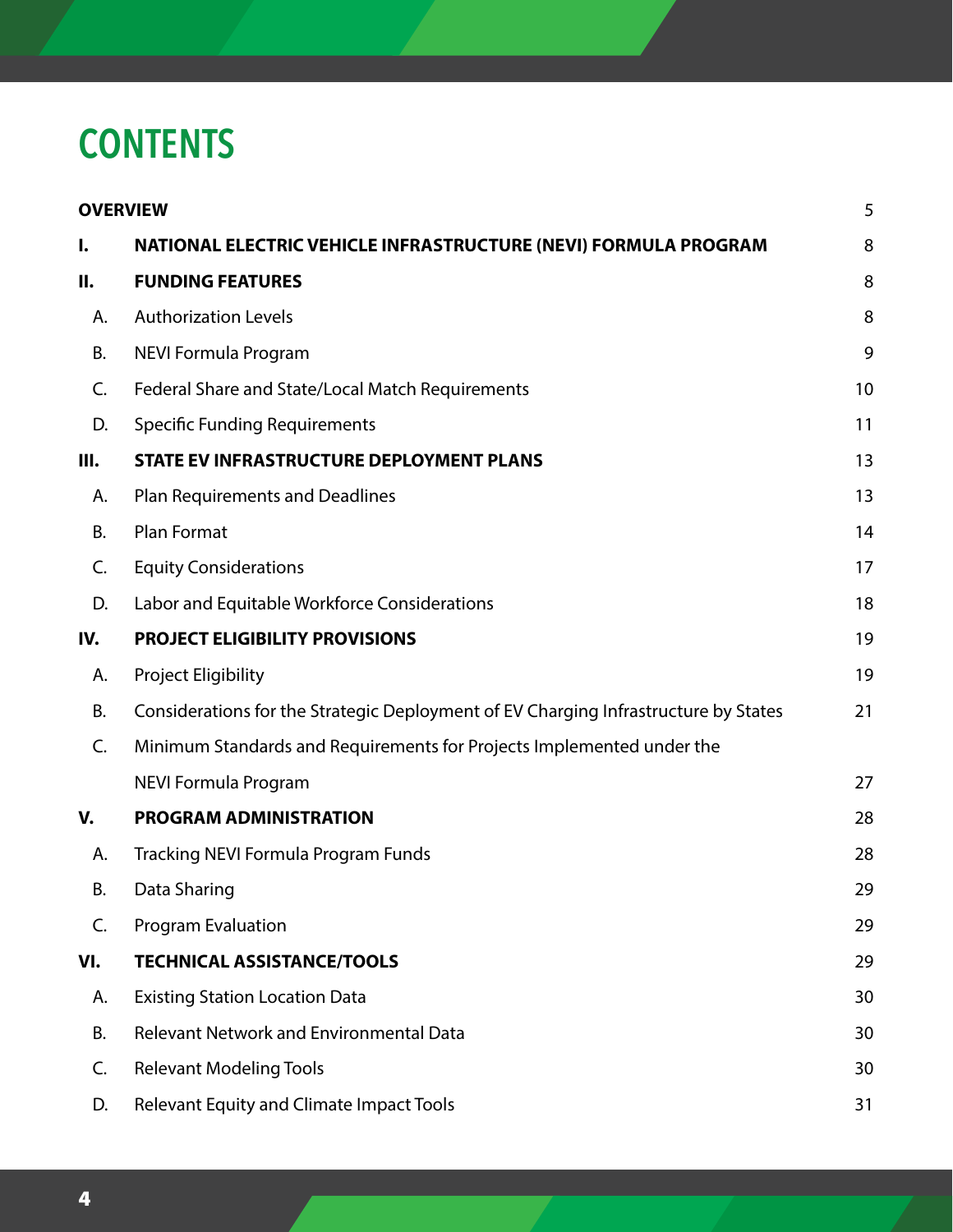## **OVERVIEW**

This memorandum provides background, funding eligibilities, and program guidance for the historic investments in Electric Vehicle<sup>1</sup> (EV) charging infrastructure made in the Bipartisan Infrastructure Law (BIL), enacted as the Infrastructure Investment and Jobs Act (IIJA), Public Law 117-58 (Nov. 15, 2021).

The BIL makes the most transformative investment in EV charging in United States (U.S.) history that will put us on a path to a nationwide network of 500,000 EV chargers<sup>2</sup> by 2030 that ensures a convenient, reliable, affordable, and equitable charging experience for all users. This national network will:

- Accelerate equitable adoption of EVs, including for those who cannot reliably charge at home.
- Reduce transportation-related greenhouse gas emissions and help put the U.S. on a path to net-zero emissions by no later than 2050.
- Position U.S. industries to lead global transportation electrification efforts and help create family-sustaining union jobs that cannot be outsourced.

The BIL includes a total of up to \$7.5 billion in dedicated funding to help make EV chargers accessible to all Americans for local to long-distance trips. That \$7.5 billion is comprised of a \$5 billion formula program and a \$2.5 billion discretionary grant program:

- **1. National Electric Vehicle Infrastructure (NEVI) Formula Program.** The \$5 billion NEVI Formula Program will provide dedicated funding to States to strategically deploy EV charging infrastructure and establish an interconnected network to facilitate data collection, access, and reliability. Initially, funding under this program is directed to designated Alternative Fuel Corridors<sup>3</sup> for electric vehicles to build out this national network, particularly along the Interstate Highway System. When the national network is fully built out, funding may be used on any public road or in other publicly accessible locations. Ten percent of the NEVI Formula Program will be set-aside each fiscal year for the Secretary of Transportation to provide discretionary grants to help fill gaps in the national network. A separate process for these "gap-filling" grants will be established in future guidance.
- **2. Discretionary Grant Program for Charging and Fueling Infrastructure.4** The \$2.5 billion discretionary grant program is further divided into two distinct \$1.25 billion grant programs to support EV charger deployment. These discretionary grant programs will ensure charger deployment meets the Biden-Harris Administration priorities such as supporting rural charging, building resilient infrastructure, climate change, and increasing EV charging access in underserved and overburdened communities ("disadvantaged communities"):

<sup>&</sup>lt;sup>1</sup>All-electric vehicles (EVs), also referred to as battery electric vehicles, use a battery pack to store the electrical energy that powers the motor. EV batteries are charged by plugging the vehicle in to an electric power source. For the purposes of this guidance, EVs include passenger cars and light trucks, unless otherwise noted. <sup>2</sup>More information describing electric vehicle infrastructure can be found at: https://afdc.energy.gov/fuels/electricity\_infrastructure.html <sup>3</sup>National Electric Vehicle Charging and Hydrogen, Propane, and Natural Gas Fueling Corridors (23 U.S.C. § 151(a)-(e)). 4National Electric Vehicle Charging and Hydrogen, Propane, and Natural Gas Fueling Corridors (23 U.S.C. § 151(f)).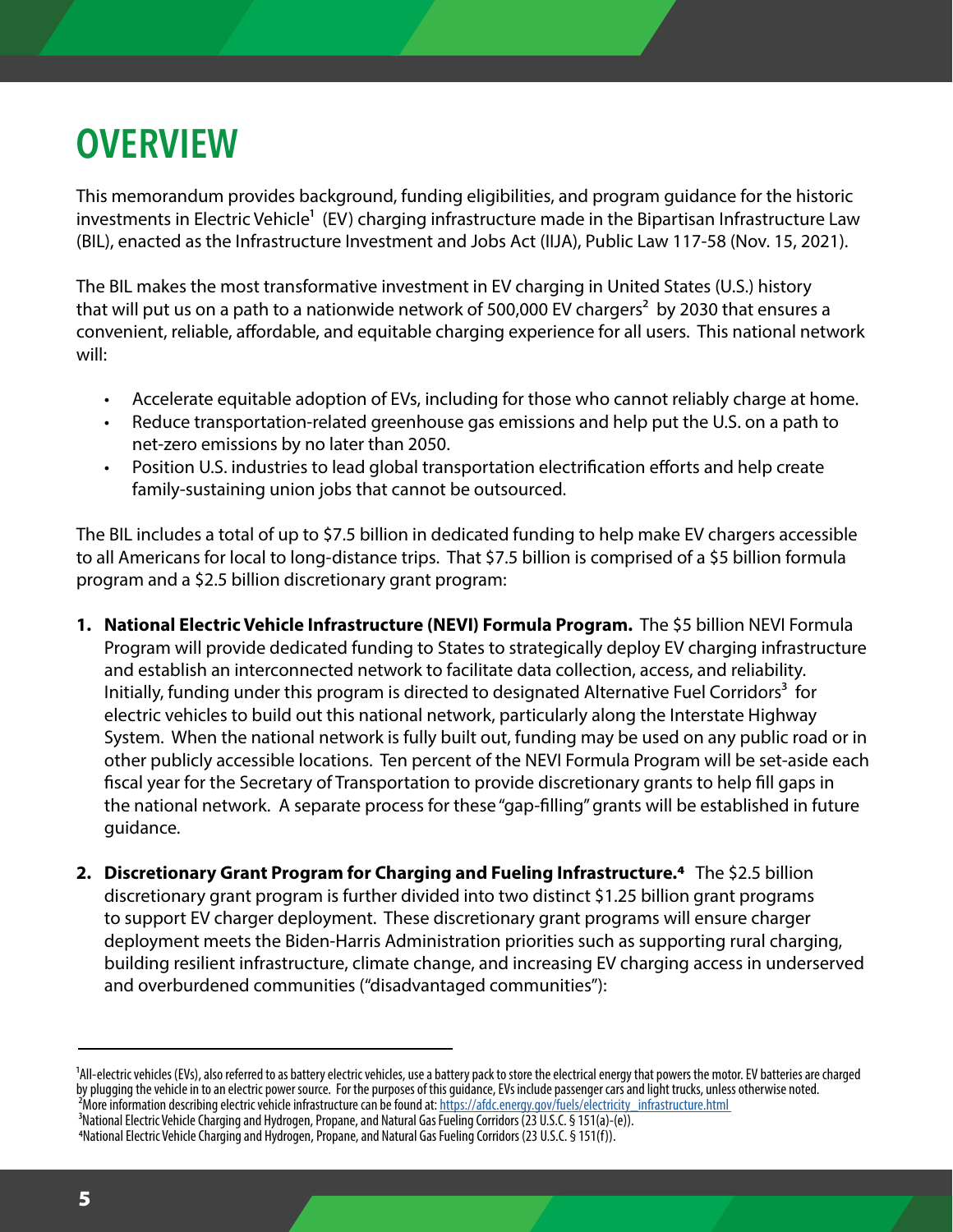- **• Corridor Charging Grant Program.** This program will strategically deploy publicly accessible EV charging infrastructure and hydrogen, propane, and natural gas fueling infrastructure along designated Alternative Fuel Corridors.
- **• Community Charging Grant Program.** This program will strategically deploy publicly accessible EV charging infrastructure and hydrogen, propane, and natural gas fueling infrastructure in communities.

This program guidance is focused specifically on the NEVI Formula Program, but additional guidance and information on the Corridor and Community Charging Grant Programs will be forthcoming in a future notice(s) of funding opportunity.

The BIL requires the Secretary of Transportation to establish a deadline by which States shall develop and submit a State EV Infrastructure Deployment Plan (Plan) that describes how the State intends to use its apportioned NEVI Formula Program funds in accordance with this guidance. Plans must be submitted to the Joint Office of Energy and Transportation (Joint Office) not later than **August 1, 2022**. The Federal Highway Administration (FHWA) will review Plans and determine whether they are approved5 by **September 30, 2022**. States that submit Plans before August 1, 2022 will be approved by FHWA on a rolling basis. No State may obligate its apportioned NEVI Formula Funds for EV charging infrastructure projects until that State's Plan has been submitted<sup>6</sup> to the Joint Office and approved by FHWA, but staffing and development of the Plan will be eligible for reimbursement (in accordance with 2 CFR Part 200). See Section III for additional information about the State EV Infrastructure Deployment Plans.

Because NEVI Formula Program funds are directed to designated Alternative Fuel Corridors to build out a convenient, reliable, affordable, and equitable public charging network, States should first prioritize investments along the Interstate Highway System. States should review their designated Alternative Fuel Corridors and consider designating additional corridors as part of the sixth round of Request for Nominations.7

The BIL also requires the Secretary of Transportation, in coordination with the Secretary of Energy and in consultation with relevant stakeholders, to develop minimum standards and requirements applicable to EV chargers under these programs within 180 days of enactment. See Section IV-C for additional information about forthcoming minimum standards and requirements.

These programs will support the Justice40 Initiative<sup>8</sup> which establishes a goal that at least 40% of the benefits of federal investments in climate and clean energy infrastructure are distributed to disadvantaged communities. This does not mean, however, that 40% of all charging infrastructure funded under this program must be located in disadvantaged communities. See Section VI-D for additional information.

[https://www.fhwa.dot.gov/environment/alternative\\_fuel\\_corridors/](https://www.fhwa.dot.gov/environment/alternative_fuel_corridors/)

<sup>&</sup>lt;sup>5</sup> Paragraph (2) under the Highway Infrastructure Program heading in title VIII of division J of BIL, states that "a State shall provide a plan to the Secretary, in such form and such manner that the Secretary requires".

<sup>&</sup>lt;sup>6</sup> The development of the Plans is an eligible expense as a direct cost for use of the NEVI Formula Program funds.

<sup>7</sup> For additional information about the sixth round of Request for Nominations for Alternative Fuel Corridors, please see:

<sup>8</sup>OMB, "Interim Implementation Guidance for the Justice40 Initiative," M-21-28 (July 20, 2021) available at <https://www.whitehouse.gov/wp-content/uploads/2021/07/M-21-28.pdf>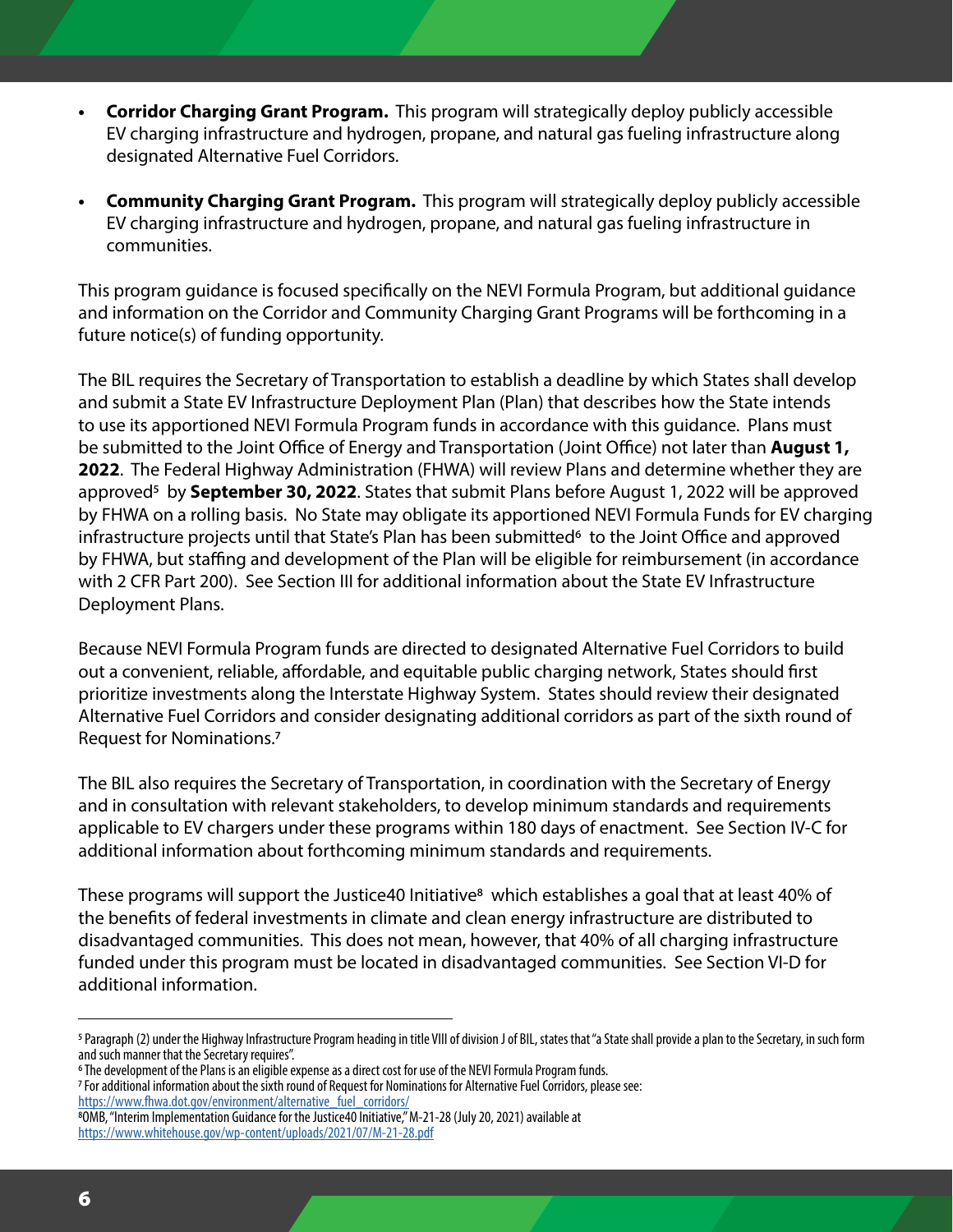This guidance has been developed by FHWA in coordination with the Department of Energy (USDOE) and is intended to provide general guidance to FHWA Division Administrators and State departments of transportation (DOTs) related to implementation of the NEVI Formula Program. State DOTs should coordinate closely with their State energy and environmental departments, among others, on the implementation of the NEVI Formula Program and to develop their State EV Infrastructure Deployment Plans. See Section IV-B(6) for additional information about this consultation.

This guidance will be supplemented with additional guidance, as necessary.

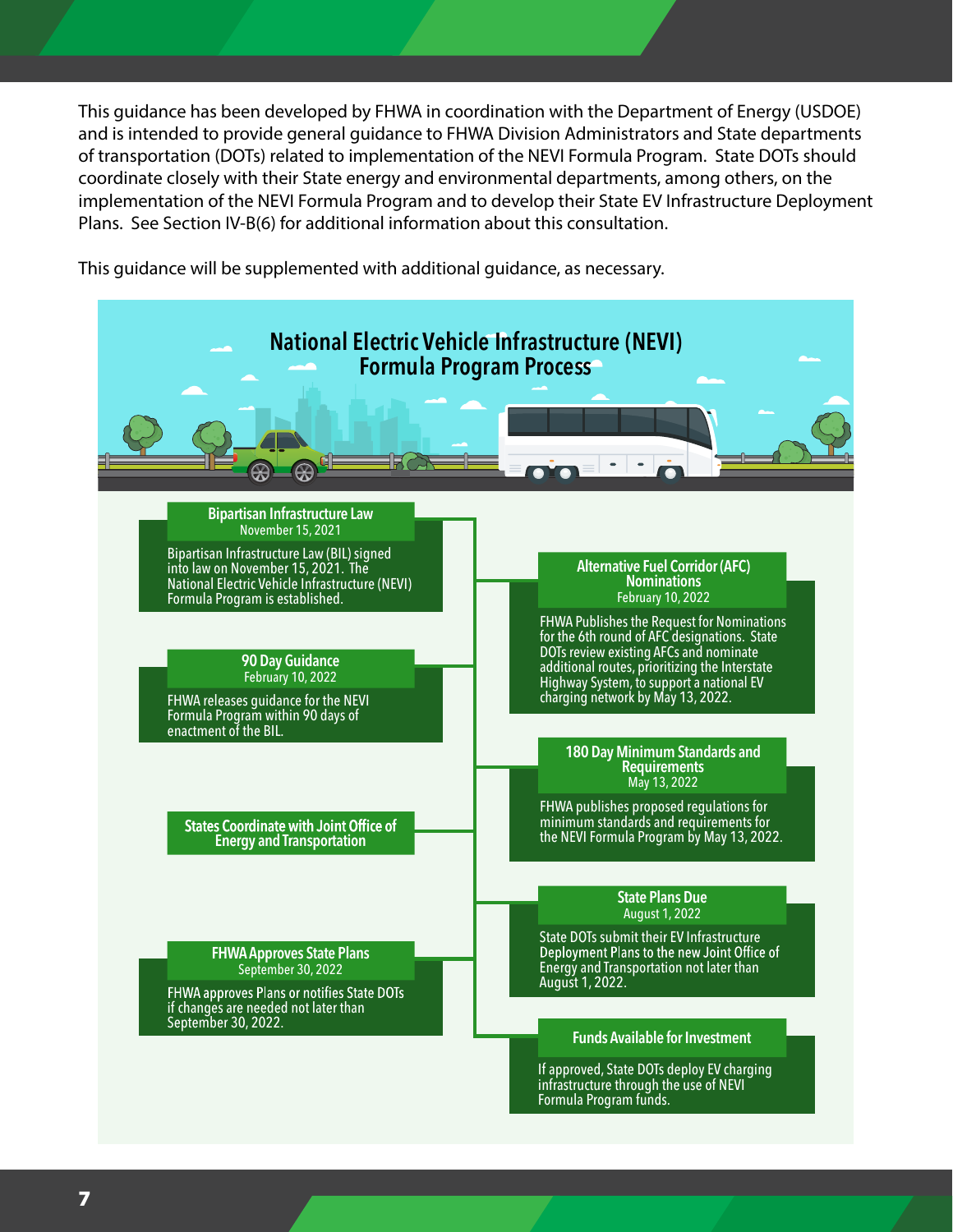## **I. NATIONAL ELECTRIC VEHICLE INFRASTRUCTURE (NEVI) FORMULA PROGRAM**

The NEVI Formula Program is authorized under Paragraph (2) under the Highway Infrastructure Program heading in title VIII of division J of the BIL, which was signed into law on November 15, 2021.

The purpose of the NEVI Formula Program is to "provide funding to States to strategically deploy electric vehicle charging infrastructure and to establish an interconnected network to facilitate data collection, access, and reliability."9 To be effective, the EV charging infrastructure deployed under this program must provide a seamless customer experience for all users through a convenient, reliable, affordable, and equitable national EV charging network.

The State EV Infrastructure Deployment Plans created and updated under the NEVI Formula Program are the building blocks that will facilitate this national EV charging network. This national EV charging network will provide EV users with the confidence that they can travel long distances and expect reliable access to EV charging stations when needed, while also recognizing the unique needs of different regions and communities.

All funds associated with the NEVI Formula Program shall be administered as if apportioned under chapter 1 of title 23, United States Code, which encompasses requirements for States to receive Federal-aid funding.

The BIL also amends 23 U.S.C. 151 to establish two new discretionary grant programs to strategically deploy publicly accessible electric vehicle charging infrastructure, hydrogen fueling infrastructure, propane fueling infrastructure, and natural gas fueling infrastructure: the Discretionary Grant Program for Charging and Fueling Infrastructure (Corridor Charging Grants) and the Discretionary Grant Program for Charging and Fueling Infrastructure (Community Charging Grants). Additional guidance and information on the Corridor and Community Charging Programs will be forthcoming in future guidance and notice(s) of funding opportunity.

This guidance reflects public input received in response to a request for information that was published in the Federal Register on November 29, 2021.<sup>10</sup> Future guidance will reflect additional input, as necessary.

## **II. FUNDING FEATURES**

#### **A. Authorization Levels**

The BIL appropriates a total of \$5.0 billion for the NEVI Formula Program over the period of fiscal years 2022 through 2026. Table 1 shows the NEVI Formula Program levels by fiscal year.

<sup>10</sup> 86 FR 67782

<sup>9</sup> Under the NEVI Formula Program, the term "State" is given the same meaning as in section 101 of title 23, United States Code. Under 23 U.S.C. 101(a)(27), State means any of the 50 States, the District of Columbia, or Puerto Rico.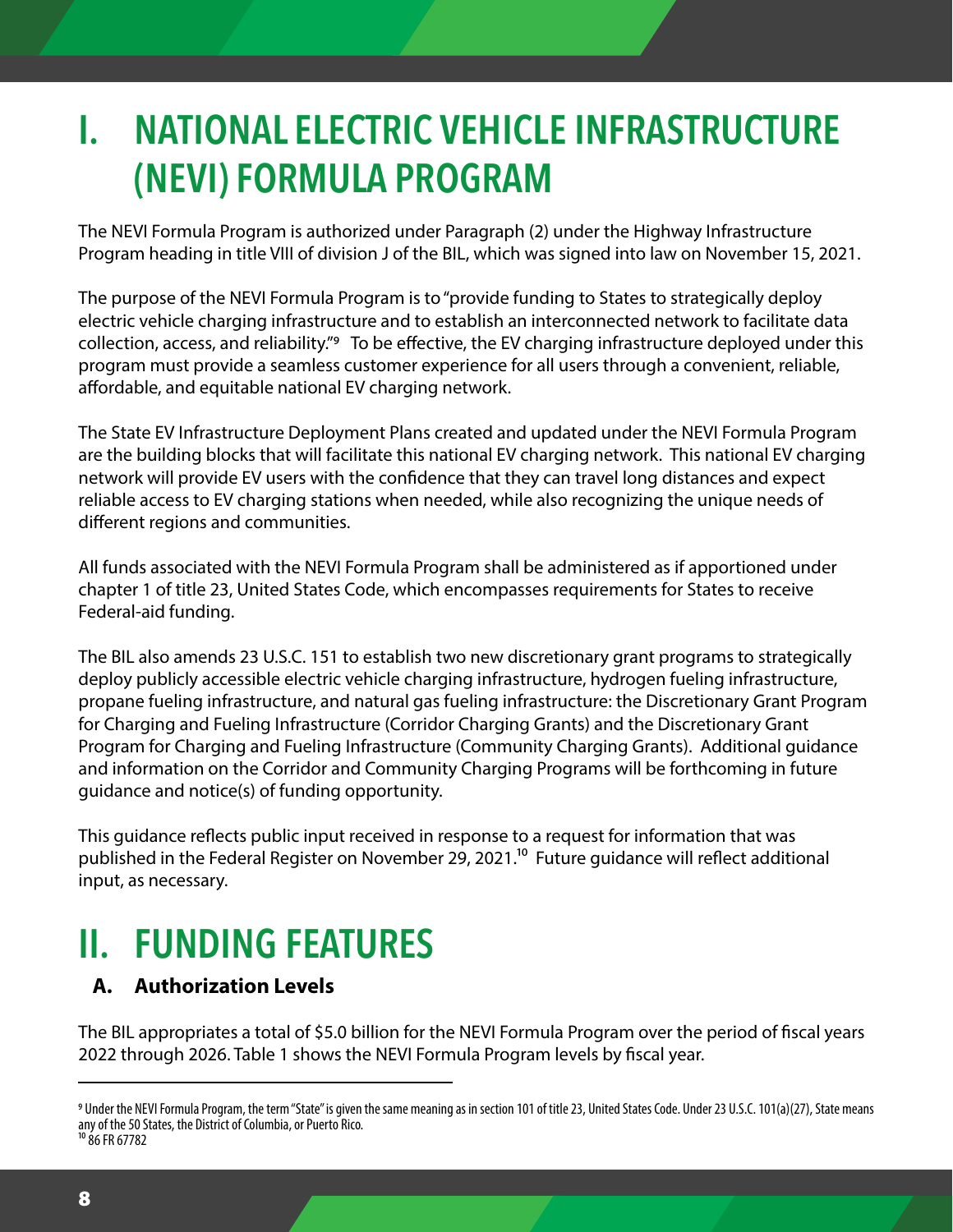| ١.<br>ı<br>r.<br>w |  |
|--------------------|--|
|--------------------|--|

|                                           | <b>BIPARTISAN INFRASTRUCTURE LAW (BIL)</b> |          |          |          |           |  |
|-------------------------------------------|--------------------------------------------|----------|----------|----------|-----------|--|
| <b>Fiscal Year</b>                        | 2022                                       | 2023     | 2024     | 2025     | 2026      |  |
| Avance<br>Appropriation<br>(General Fund) | \$1.000B                                   | \$1.000B | \$1.000B | \$1.000B | \$1.000 B |  |

#### **B.** NEVI Formula Program<sup>11</sup>

#### **Type of Budget Authority**

• Current and advance appropriations from the General Fund.

#### **Period of Availability**

• Available until expended.

#### **Pre-Apportionment Set-Asides**

- For FY22 only, the BIL sets aside up to \$300 million for the Departments of Transportation and Energy to establish a Joint Office, which among other activities, is tasked with helping to formulate NEVI Formula Program guidance, best practices, and to provide vision, technical, and other assistance to States and localities in the planning and implementation of a national EV charging network, while also supporting additional transportation electrification efforts in the Federal government.
- For each year of FY22-26, after the set-aside listed above, the BIL sets aside 10 percent of EV Formula funding for grants to States and local governments that require additional assistance to strategically deploy EV charging infrastructure, as determined by the Secretary of Transportation.
- The BIL allows FHWA to use up to 1.5 percent of annual NEVI Formula Program funds for FHWA's operations and administration.

#### **Distribution of Funds**

- FHWA will distribute NEVI Formula Program funding (net of the pre-apportionment set-asides described above) among States including the District of Columbia and Puerto Rico on a formula basis. Under the formula, each State receives a share of program funding equal to the State's share of the combined amount that FHWA distributes in
	- o Federal-aid highway apportionments; and
	- o Puerto Rico Highway Program funding.
- This funding is not subject to any limitation on obligation.

<sup>&</sup>lt;sup>11</sup> See FHWA NEVI Formula Program distribution table at[: https://www.fhwa.dot.gov/legsregs/directives/notices/n4510863.cfm]( https://www.fhwa.dot.gov/legsregs/directives/notices/n4510863.cfm)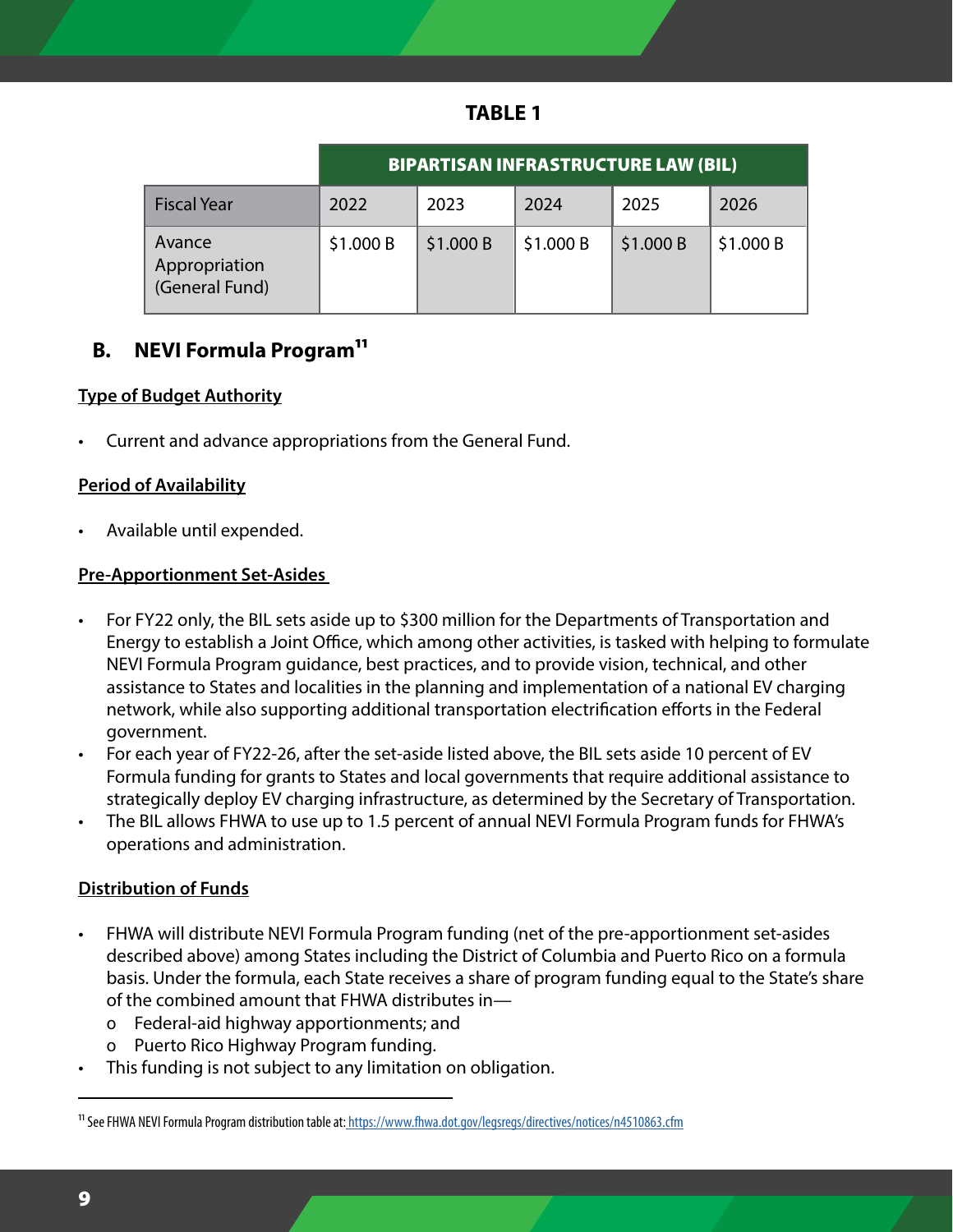#### **C. Federal Share and State/Local Match Requirements**

The Federal cost-share for NEVI Formula Program projects is 80 percent. Private and State funds can be used to provide the remaining cost-share. NEVI Formula Program funds can be spread further by combining them with other eligible USDOT funding for EV charging infrastructure projects if the eligibility requirements are met for both programs and the total Federal cost-share does not exceed 80 percent. See DOT Funding and Financing Programs with EV eligibilities below.

|                                                                                                              | FY 20221<br><b>AMOUNT</b> | 回                         |                   |                       | A   | 孔                              |                |
|--------------------------------------------------------------------------------------------------------------|---------------------------|---------------------------|-------------------|-----------------------|-----|--------------------------------|----------------|
| <b>FORMULA PROGRAMS</b>                                                                                      |                           |                           |                   |                       |     |                                |                |
| National Highway Performance<br>Program (NHPP)                                                               | \$28.4 B <sup>2</sup>     | $\mathbf{T}^{\mathbf{m}}$ | <b>UU</b>         |                       |     |                                |                |
| <b>Surface Transportation Block Grant</b><br>Program (STBG)                                                  | \$12.5 B <sub>2,3</sub>   | ∐™                        | JU.               |                       | RK  | f.                             |                |
| Congestion Mitigation & Air Quality<br>Improvement Program (CMAQ)                                            | \$2.5B <sup>2</sup>       | ÿ®                        | <b>URBIT</b>      |                       |     | <b>AR</b>                      |                |
| National Highway Freight Program<br>(NHFP)                                                                   | \$1.4B <sup>2</sup>       |                           |                   |                       | Rt  | 内以                             |                |
| State Planning and Research (SPR)                                                                            | \$983.3 M <sup>4</sup>    |                           |                   |                       | Rit |                                |                |
| Metropolitan Planning (PL)                                                                                   | \$438.1 M <sup>2</sup>    |                           |                   |                       | KK  |                                |                |
| Carbon Reduction Program                                                                                     | \$1.2 B <sup>2,5</sup>    | ין<br>י                   | <b>UHA</b>        |                       | RK  | <b>far</b>                     |                |
| National Electric Vehicle (NEVI)<br>Formula Program                                                          | \$685 M <sup>2,5,6</sup>  | ∐™                        | <b>ULL</b>        |                       | Rt  | <b>far</b>                     |                |
| <b>DISCRETIONARY PROGRAMS</b>                                                                                |                           |                           |                   |                       |     |                                |                |
| Rebuilding American<br>Infrastructure with Sustainability<br>and Equity (RAISE) (formerly<br>known as BUILD) | \$1.5B                    | ין<br>י                   |                   |                       | KK  | $\overline{\phantom{a}}$<br>医隐 |                |
| Infrastructure for Rebuilding America<br>(INFRA) Grant Program                                               | \$1.64 B <sup>2,7</sup>   | $\mathbf{u}$              |                   |                       | 成   | <b>fak</b>                     |                |
| Advanced Transportation and<br>Technologies and Innovative<br>Mobility Deployment                            | \$60 M <sup>2</sup>       | <u>׀</u> ֟֟׀֦֖            |                   |                       |     |                                | $\blacksquare$ |
| Discretionary Grant Program for<br>Charging and Fueling Infrastructure                                       | \$300 M <sup>2,5</sup>    | ׀׀֖׀֖֖֖                   | JU.               |                       | 成   | <b>fak</b>                     |                |
| <b>Rural Surface Transportation Grant</b><br>Program                                                         | \$300 M <sup>2,5</sup>    | <u>ין</u>                 | JU.               |                       | KK  | 网络                             |                |
| <b>Reduction of Truck Emissions at Port</b><br><b>Facilities Program</b>                                     | \$80 M <sup>2,5,7</sup>   | ∐™<br>⊥                   |                   | $\sum_{n=0}^{\infty}$ |     | 内以                             |                |
| <b>OTHER ALLOCATED PROGRAMS</b>                                                                              |                           |                           |                   |                       |     |                                |                |
| Federal Lands and Tribal Transportation<br>Program (FLTTP)                                                   | $$1.3B^{2,8}$$            | ▌                         |                   |                       |     | 内以                             |                |
| Puerto Rico Highway Program (PRHP)                                                                           | \$173 M <sup>2</sup>      | $\bullet$ m<br>$\Box$     | 小小<br><b>IMM.</b> | $\sum_{i=1}^{n}$      | 和   | ŧ<br>以除                        | -<br>$\cdot$ . |
| Territorial Highway Program (THP)                                                                            | \$46 M <sup>2</sup>       | ׀֤֟֟ <sup>֟</sup> ׀֦      | <b>URL</b>        |                       | RK  | 网络                             |                |
| <b>INNOVATIVE FINANCE PROGRAMS</b>                                                                           |                           |                           |                   |                       |     |                                |                |
| State Infrastructure Banks (SIBs)                                                                            | <b>Varies</b>             | <u>ין</u>                 | <b>ULLER</b>      |                       | 舱   | 以降                             |                |
| Transportation Infrastructure<br>Financing and Innovation Act (TIFIA)                                        | \$250 M <sup>2</sup>      | ׀֟֟֟ <sup>י</sup> ∐       | <b>U.V.</b>       | $\sum_{i=1}^{n}$      | KK  | 内以                             |                |

This table is limited to all  $F_{\rm eff}$  2022. Unobligated balances of funds made available in prior scale  $\mu$ available for FY eligibilities. For FY eligibilities, see Federal Funding is  $A$ vailable For Electric Charging is  $A$ 

#### **DOT Funding and Financing Programs with EV Eligibilities\***

Note: Total (in millions and billions, rounded to one decimal place)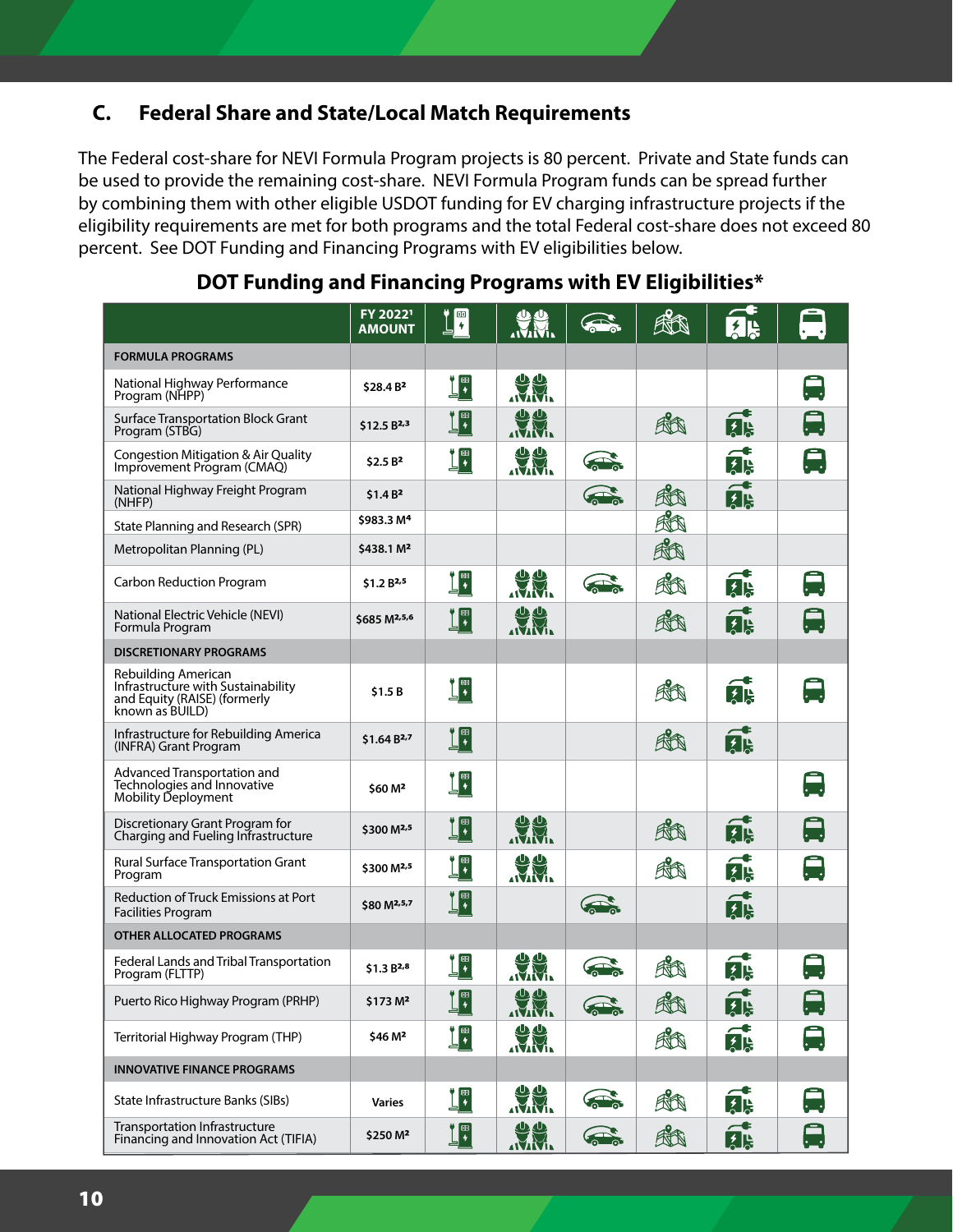\* All eligibility determinations are fact specific. Limitations may apply. Additional low and zero-emission fuel types also may be eligible under these programs.

Note: Total (in millions and billions, rounded to one decimal place)

' This table is limited to amounts made available for FY 2022. Unobligated balances of funds made available in prior fiscal years may also remain available for EV eligibilities. For FY 2021 amounts made available for EV eligibilities, see Federal Funding is Available For Electric Vehicle Charging Infrastructure On the National Highway System, April 2021, page 3.

<sup>2</sup> Highway authorizations under the Bipartisan Infrastructure Law. Set-asides have not been excluded except where specifically noted. https://www.fhwa.dot.gov/bipartisan-infrastructure-law/docs/highway\_authorizations\_nov302021.pdf

<sup>3</sup> Amount does not include the Transportation Alternatives set-aside.

4 Amount includes set asides.

Transportation Infrastructure

<sup>5</sup> New funding program under Bipartisan Infrastructure Law. Pending program establishment. Please refer to program specific guidance.

<sup>6</sup> Reflects the net amount after set-asides for FHWA operations and administration and for the Joint Office of Energy and Transportation.

7 Amount includes contract authority from the Highway Trust Fund and amounts appropriated in the Bipartisan Infrastructure Law.

8 Includes EV funding eligibilities under one or more FLTTP programs.

#### **LEGEND**

| <b>In</b>                                                                                                        | U.M.                                                                      | <b>REAL</b>                                                              | KK                                                                     | 以い                                                                                                                                                                                                      | $\left\lfloor \cdot \right\rfloor$                                                                                                                           |
|------------------------------------------------------------------------------------------------------------------|---------------------------------------------------------------------------|--------------------------------------------------------------------------|------------------------------------------------------------------------|---------------------------------------------------------------------------------------------------------------------------------------------------------------------------------------------------------|--------------------------------------------------------------------------------------------------------------------------------------------------------------|
| Construction and installation of<br>EV charging infrastructure<br>including parking facilities and<br>utilities. | Workforce<br>development and<br>training related to EV<br>infrastructure. | <b>EV</b> acquisitions<br>and engine<br>conversions - cars<br>or trucks. | Planning for EV<br>charging<br>infrastructure<br>and related projects. | Construction and installation of EV<br>charging infrastructure to support<br>operational, resiliency, national energy<br>security, environmental, and<br>community goals for freight<br>transportation. | Installation of EV charging<br>infrastructure as part of transit<br>capital projects eligible under<br>chapter 53 of title 49, United<br><b>States Code.</b> |

#### **D. Specific Funding Requirements**

#### **Statutory Requirements Associated with Alternative Fuel Corridors**

- **• "Any EV charging infrastructure acquired or installed with NEVI Formula Program funds shall be located along a designated Alternative Fuel Corridor."** 
	- o States should prioritize the use of NEVI Formula Program funding for EV charging infrastructure along the Interstate Highway System.
	- o As infrastructure must be located along designated corridors, States should review designated Alternative Fuel Corridors and consider nominating additional corridors, prioritizing the Interstate Highway System first, in the current round of Request for Nominations.
	- o States may also use NEVI Formula Program funding elsewhere on designated corridors along the National Highway System, as necessary, to ensure a convenient, affordable, reliable, and equitable national network.
- <sup>*•*</sup>If a State determines, and FHWA certifies<sup>12</sup>, that the designated Alternative Fuel Corridors for **electric vehicles in the States are fully built out, then the State may use funds provided under the NEVI Formula Program for EV charging infrastructure on any public road or in other publicly accessible locations that are open to the general public or to authorized commercial motor vehicle operators from more than one company."** 
	- Publicly accessible locations may include public parking facilities, parking at public buildings, public transportation stations, Park-and-Rides, public schools, public parks, private parking facilities available for public use, and visitor centers and other public locations on Federal Lands.

<sup>&</sup>lt;sup>12</sup> As delegated by the Secretary of Transportation.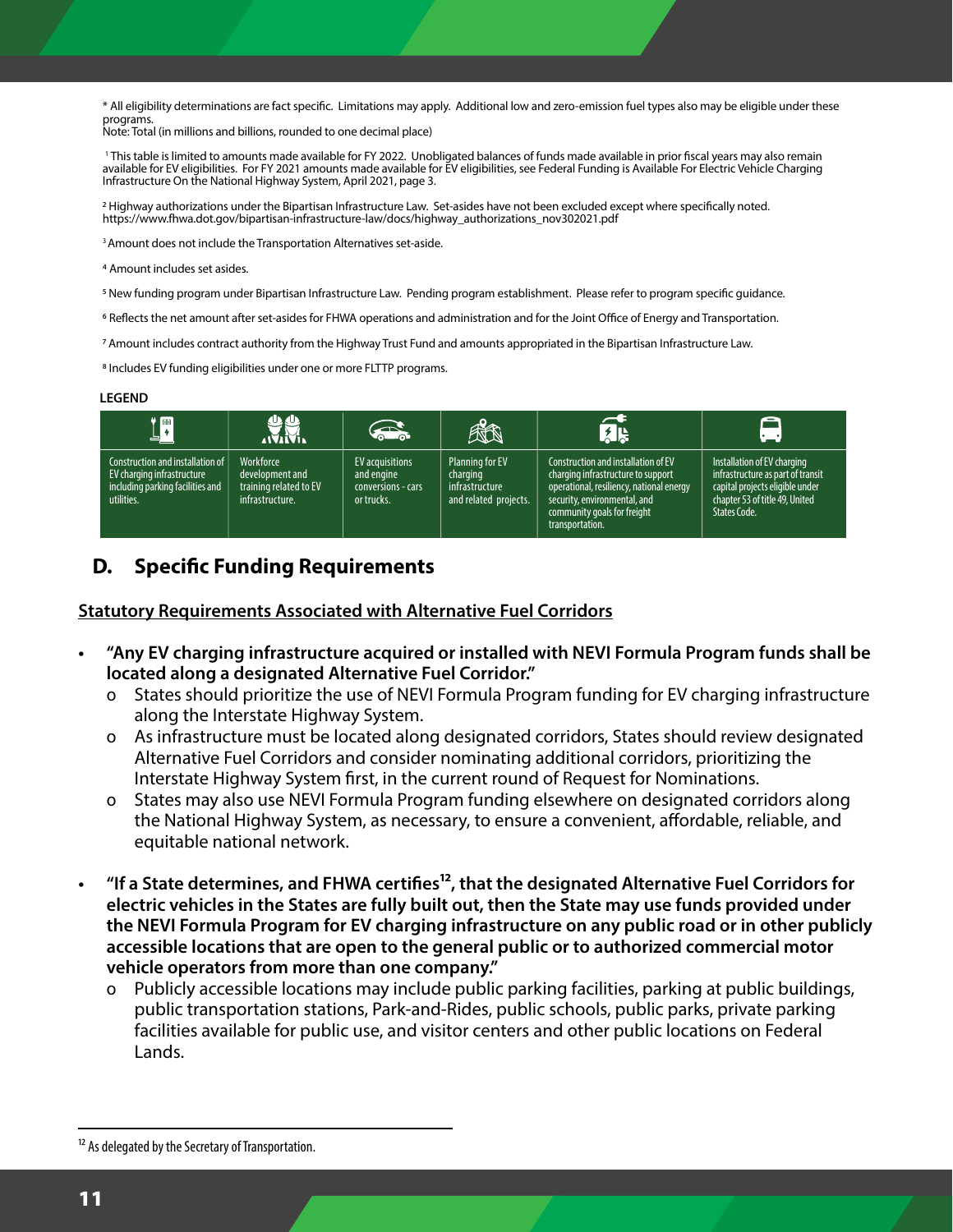- o Until FHWA certifies that a State's corridor is fully built out, NEVI Formula Program funding shall only be used along designated corridors to construct new EV charging infrastructure and upgrade existing EV charging infrastructure, and in both cases shall reflect the considerations in this guidance.
- o The Secretary will not consider the certification of a State's determination that the designated Alternative Fuel Corridors for electric vehicles within that State are fully built out during the first year of the NEVI Formula Program.
- o If the Secretary certifies a State's determination that its Alternative Fuel Corridors for electric vehicles are fully built out, that certification will extend through FY 26 and will apply to all NEVI Formula Program funding. This certification should not be construed as implying that additional State, local, or private sector investment is not necessary or encouraged.
- o A State's determination that the designated Alternative Fuel Corridors in that State are fully built out will be certified by the Secretary only when all designated corridors within that State (with prioritization given to Interstate Highway System corridors) meet the considerations outlined in this guidance.
- o The Secretary will not certify a State's designated Alternative Fuel Corridors for electric vehicles as being "fully built out" until the Secretary finds that the State's corridors meet the following criteria:
	- EV charging infrastructure is installed every 50 miles along the State's portions of the Interstate Highway System within 1 travel mile of the Interstate, unless a discretionary exception has been granted;
	- EV charging infrastructure includes at least four 150kW Direct Current (DC) Fast Chargers with Combined Charging System (CCS) ports capable of simultaneously DC charging four EVs;
	- EV charging infrastructure has minimum station power capability at or above 600kW and supports at least 150kW per port simultaneously across four ports for charging; and
	- Such additional considerations deemed necessary and appropriate by the Secretary of Transportation.

**"All funding distributed under the NEVI Formula Program shall be for projects directly related**  to the charging of a vehicle<sup>13</sup> and only to support EV charging infrastructure that is open to the **general public or to authorized commercial motor vehicle operators from more than one company."** 

- o Renewable energy generation and storage, such as on-site solar panels, would be considered directly related if it leads to lower overall construction and operating costs, and therefore would be eligible.
- o The development of a State Plan is an eligible expense as a direct cost for use of the NEVI Formula Program funds.

#### **Use of Contracts**

• Funds made available under the NEVI Formula Program may be used to contract with a private entity for acquisition, installation, and operation and maintenance of publicly accessible EV charging infrastructure and the private entity may pay the non-Federal share of the cost of a project funded. States can own or lease EV charging infrastructure in accordance with 2 CFR part

<sup>&</sup>lt;sup>13</sup> See Section IV for more information.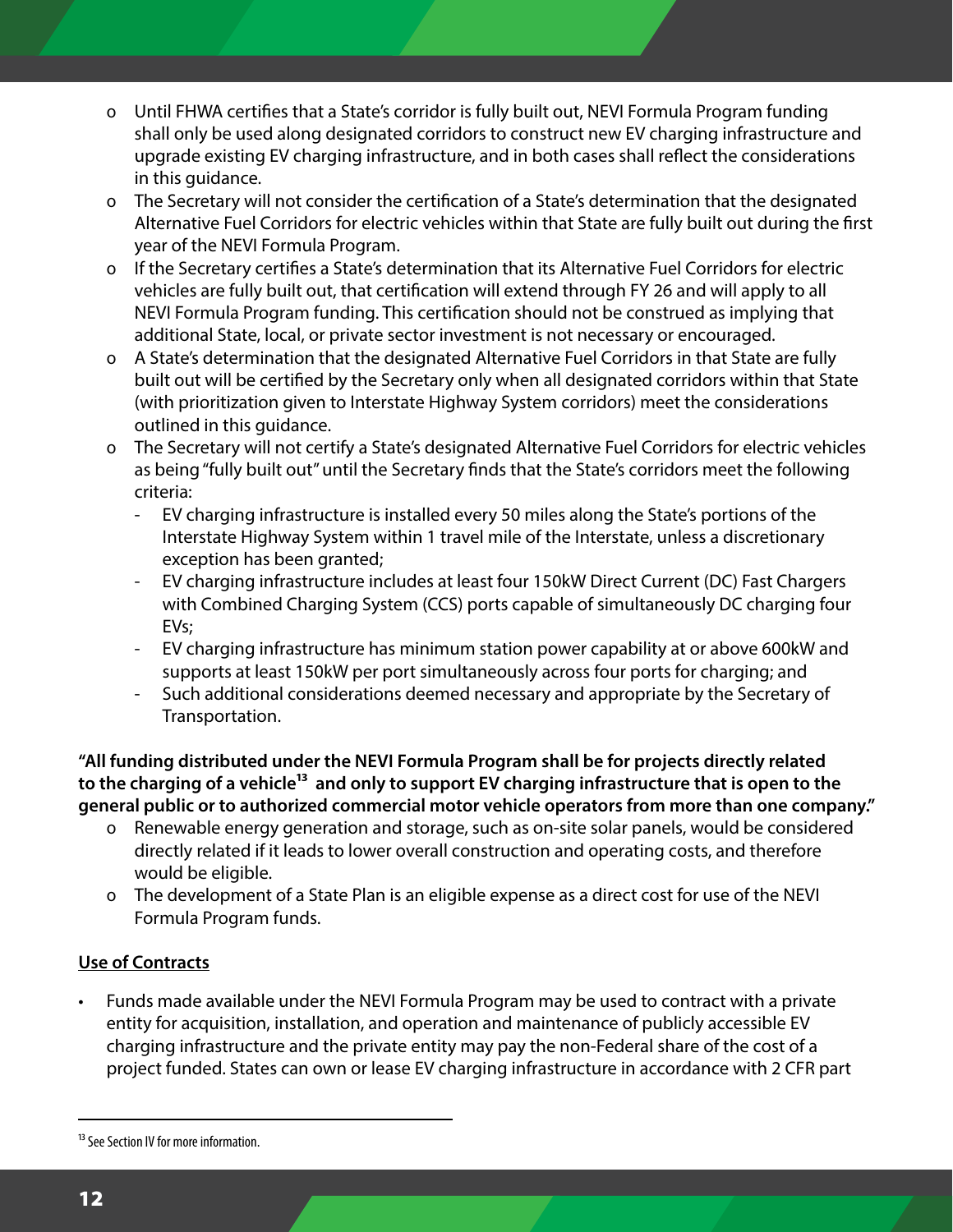200. States should demonstrate a contracting strategy that makes maximal efficient use of Federal funding.

- o FHWA anticipates that in most instances States will elect to contract with private entities for the installation, operation, and maintenance of EV charging infrastructure.
- o Subject to contract terms, ownership of EV charging infrastructure does not need to revert to the State when a State elects to contract with a private entity to install, operate, or maintain EV charging infrastructure.
- o Additional information regarding minimum standards and requirements associated with the installation, operation, and maintenance of EV charging infrastructure will be provided.

#### **Transferability to Other Highway Formula Programs**

• States are prohibited from transferring NEVI Formula Program funding to other highway formula programs. 14

## **III. STATE EV INFRASTRUCTURE DEPLOYMENT PLANS**

#### **A. Plan Requirements and Deadlines**

#### **Plan Process**

- Each State is required<sup>15</sup> to develop a Plan in accordance with this guidance and submit their final Plan not later than August 1, 2022 to the Joint Office.<sup>16</sup>
- States should work directly with the Joint Office during Plan development and to remedy any issues with their Plans before submitting final Plans not later than August 1, 2022. Technical assistance provided by the Joint Office is intended to help ensure State Plans will comply with all program guidance and requirements.
- FHWA will work with the Joint Office to review Plans and FHWA will notify each State if their Plan is approved for implementation and obligation not later than September 30, 2022.
- No NEVI Formula Program funds shall be obligated by a State until FHWA has approved<sup>17</sup> that State's Plan; however, the development of the Plan, including reasonable and necessary staffing, is an eligible<sup>18</sup> reimbursable expense as a direct cost for use of the NEVI Formula Program funds. See Section VI for further guidance on technical assistance offered to assist States in Plan preparation.
- All approved Plans will be publicly accessible via USDOT's website.
- If a State fails to submit a Plan consistent with this guidance<sup>19</sup> by August 1, 2022, or if FHWA determines that a State has failed to take action to carry out its Plan, FHWA may withhold or withdraw, as applicable, funds made available under the Program for the fiscal year from the State

<sup>&</sup>lt;sup>14</sup> Paragraph (2) under the "Highway Infrastructure Program" heading in title VIII of division J of BIL.

<sup>15</sup> Paragraph (2) under the "Highway Infrastructure Program" heading in title VIII of division J of BIL states that "a State shall provide a plan to the Secretary, in such form and such manner that the Secretary requires".

<sup>&</sup>lt;sup>16</sup> Plan should be submitted in both Word and pdf formats and should be compliant with Section 508 of the Rehabilitation Act.

<sup>&</sup>lt;sup>17</sup> Paragraph (2) under the Highway Infrastructure Program heading in title VIII of division J of BIL states that "a State shall provide a plan to the Secretary, in such form and such manner that the Secretary requires".

Under the cost principles at 2 CFR part 200.

<sup>&</sup>lt;sup>19</sup> Paragraph (2) under the Highway Infrastructure Program heading in title VIII of division J of BIL states that "a State shall provide a plan to the Secretary, in such form and such manner that the Secretary requires".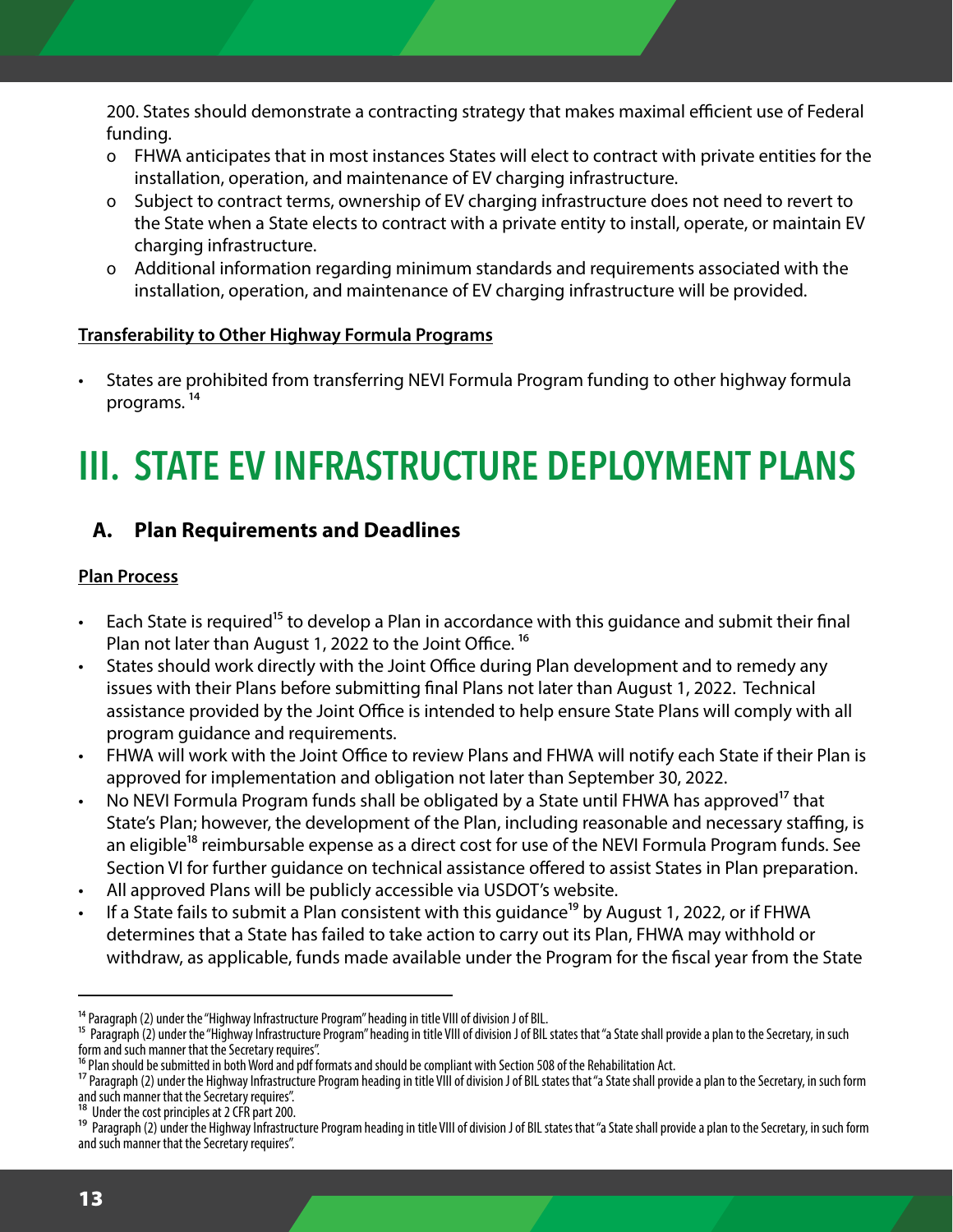and award such funds on a competitive basis<sup>20</sup> to local jurisdictions within the State for use on projects that meet the eligibility requirements outlined in this guidance. FHWA will notify and consult with a State at least 90 days before making such a determination and identify actions the State can take to remedy deficiencies.

- FHWA will provide notice to a State on the intent to withhold or withdraw funds not less than 60 days before withholding or withdrawing any funds, during which time the States shall have an opportunity to appeal directly to the Secretary. If funds cannot be fully awarded to local jurisdictions within the State, the funds will be distributed among other States (except States for which funds for the FY have been withheld or withdrawn) in the same manner as funds distributed for that FY except that the ratio shall be adjusted to exclude States for which funds for that FY have been withheld or withdrawn.
- This guidance will govern at least the first round of Plans. Supplemental guidance may be issued in the future.

#### **B. Plan Format**

A recommended template for the Plans can be found at [https://www.DriveElectric.gov.](https://www.DriveElectric.gov)

Plans shall<sup>21</sup> include all the necessary information required for FHWA to determine that the Plan satisfies the NEVI Formula Program requirements found in Paragraph (2) under the "Highway Infrastructure Program" heading in title VIII of division J of the BIL. At a minimum, the Plan narrative shall provide the content described below. Plans should be developed through consideration of this guidance and specifically Section IV. All Plan exhibits and attachments should clearly identify what area of the Plan the document supports.

FHWA will make all FHWA-approved Plans publicly available.

#### **Introduction**

This section of the Plan should introduce the Plan and the Plan development process to include a discussion of topics such as the Plan's study area, the dates of the analysis and adoption.

#### **State Agency Coordination**

The Plan should describe how the State DOT has coordinated with the State's energy and/or environment department in the development and approval of the Plan. The Plan should address any steps the State's DOT has taken or plans to take to maximize opportunities to utilize U.S.-made EV supply equipment.

#### **Public Engagement**

This section should discuss the involvement of particular stakeholder groups in the Plan's development to include the general public, governmental entities, federally recognized Tribes, labor organizations, private sector/industry representatives, representatives of the transportation and freight logistics industries, state public transportation agencies, and urban, rural, and underserved or disadvantaged communities. States should engage stakeholders and communities to ensure the

<sup>&</sup>lt;sup>20</sup> Further information regarding a competitive process would be provided in a Notice of Funding Opportunity.

<sup>&</sup>lt;sup>21</sup> Paragraph (2) under the Highway Infrastructure Program heading in title VIII of division J of BIL states "a State shall provide a plan to the Secretary, in such form and such manner that the Secretary requires".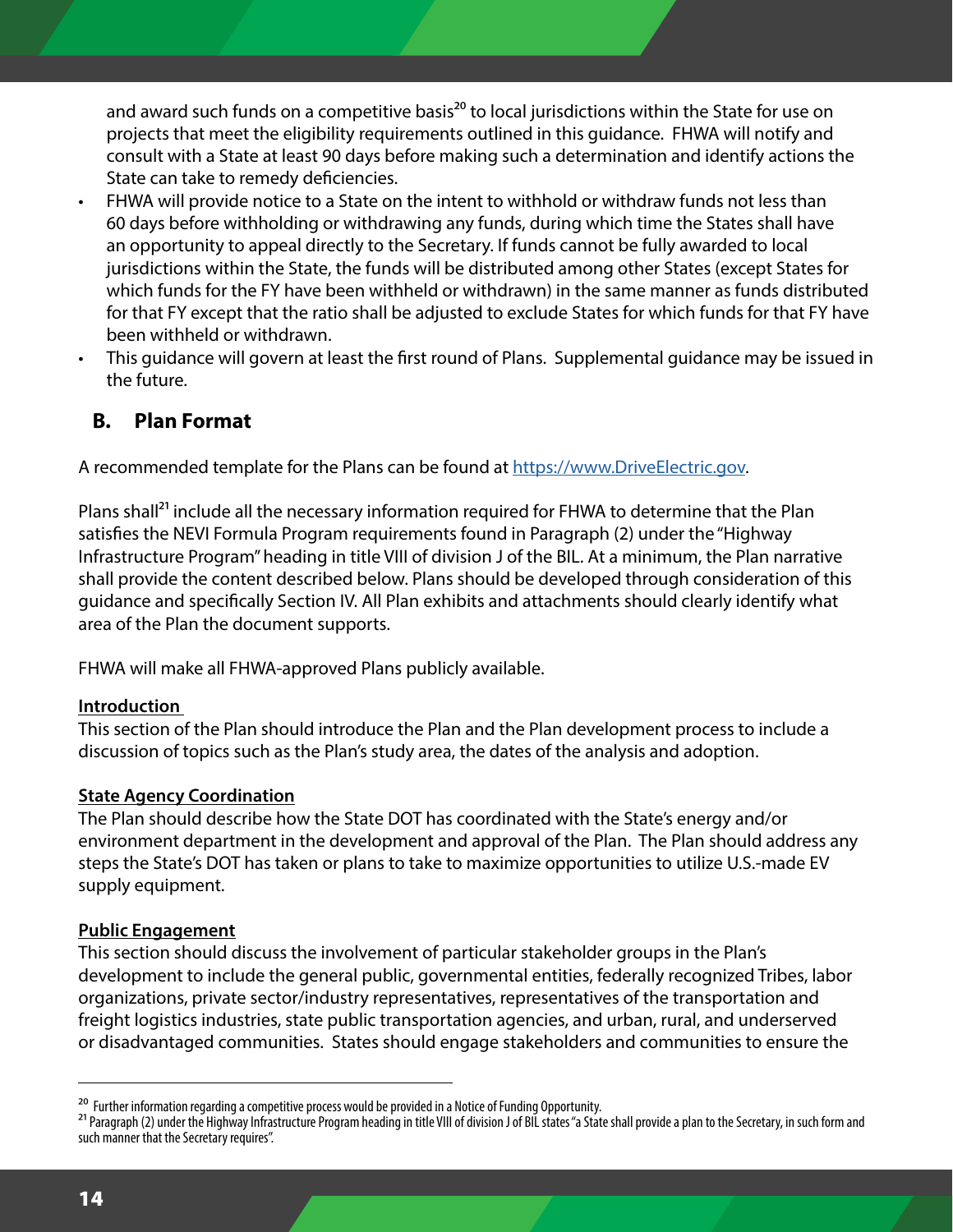deployment, installation, operation, and use of EV charging infrastructure achieves equitable and fair distribution.

#### **Plan Vision and Goals**

The Plan should describe how it supports a convenient, affordable, reliable, and equitable statewide and national EV network. The Plan should describe how the State intends to use the funds distributed under the NEVI Formula Program to carry out the Program in each fiscal year in which funds are made available. The Plans should be updated on an annual basis to reflect the State funding Plans for that fiscal year. Each State should provide 5-year goals for the duration of the program that include at least one outcomeoriented goal with a quantitative target. This section of the Plan should also identify the overall vision and goals specific to the geography, demographics, and network of the State as consistent with the NEVI Formula Program.

#### **Contracting**

FHWA anticipates that in most instances States will contract with private entities for the installation, operation, and/or maintenance of EV charging infrastructure funded in whole or in part through the NEVI Formula Program. The Plan should detail whether the State intends to contract with third-party entities, and if so, how the State will ensure that those entities deliver EV charging infrastructure in a manner that leads to efficient and effective deployment against Plan goals. This section should also include a strategy for achieving efficient delivery and deployment and ongoing operation and maintenance. A contracting strategy that makes maximal efficient use of Federal funding will be an important consideration for approval of State plans. This section should also discuss how States will ensure that third-party entities contracted to install, operate, or maintain EV charging infrastructure will engage communities where EV charging infrastructure will be installed. Plans should also include a discussion of how the State will include opportunities for small businesses as provided at 23 U.S.C. 304. Additional information will be provided in support of this effort.

#### **Existing and Future Conditions Analysis**

This section should identify the existing conditions within the study area at the time of the Plan creation. It should include the best available information regarding the State's geography and terrain as it pertains to its EV charger deployment vision and challenges, current and future temperature and precipitation patterns, industry/market conditions (to include an overview of the existing state of EV charging, current and projected EV ownership, the location of existing EV charging, and a discussion of the roles of DC Fast Charging stations), public transportation needs, freight and other supply chain needs, grid capacity necessary to support additional EV charging infrastructure, electric utilities that service the study area, land use patterns, travel patterns, EV charging infrastructure, information dissemination about the EV charging station availability. This section should also include a discussion on known risks and challenges for EV deployment. For further guidance on the technical assistance offered for analysis, see Section VI in this document.

#### **EV Charging Infrastructure Deployment**

This section should discuss EV charging infrastructure installations and associated policies to meet the vision and goals of the Plan. The Plan does not need to include a list of exact EV charging infrastructure locations, but rather should include an overall strategy for installations along designated corridors that prioritizes build-out along the Interstate Highway System. Components of this section should include information about planned new EV charging infrastructure deployment location types, as well as existing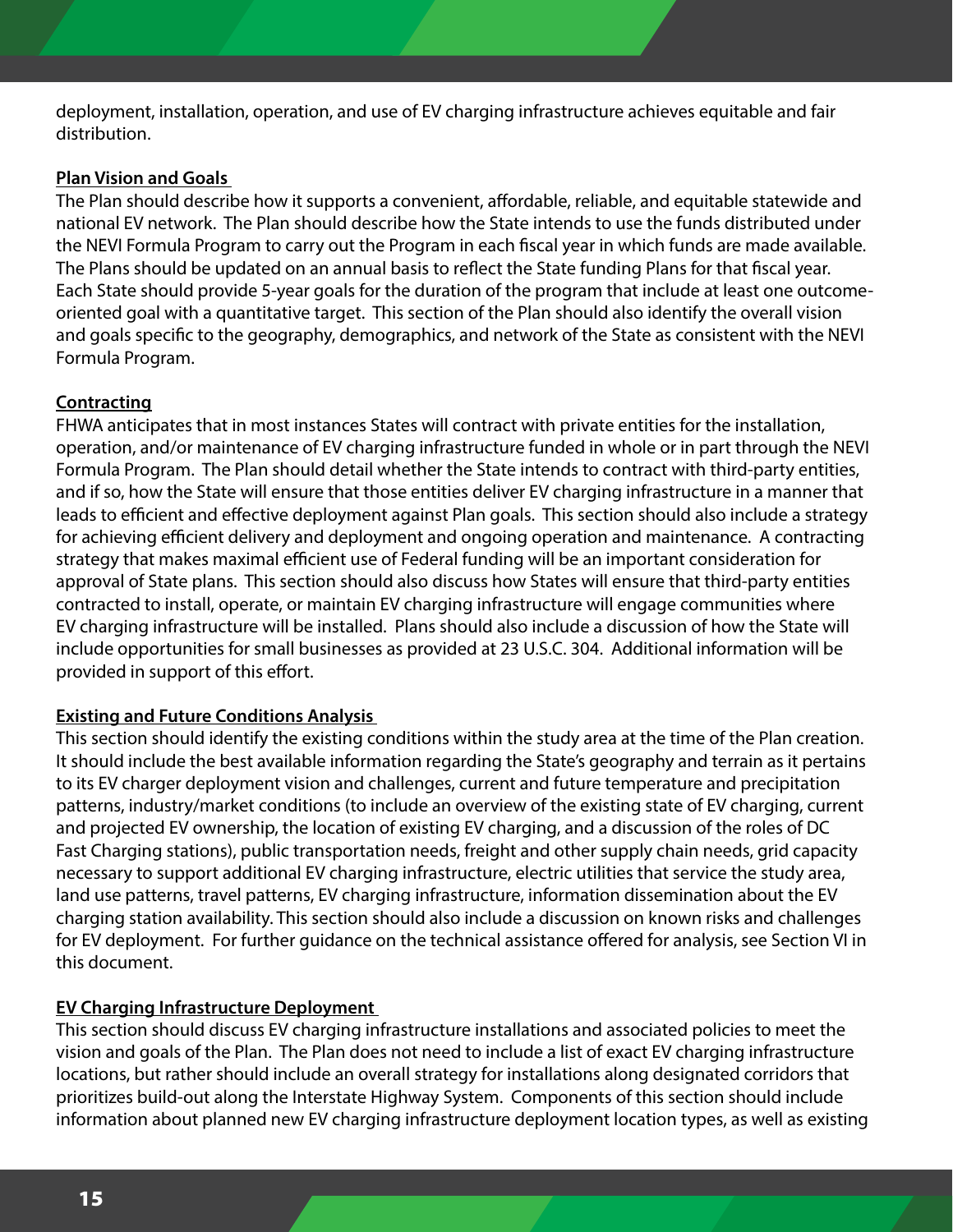EV charging infrastructure locations planned for upgrade or expansion. Plans should also identify which utility's territory the planned installations or upgrades are located in.

The section should also include a map of the corridors that are planned for EV charging infrastructure installation or upgrade. The Joint Office can provide assistance to States to help develop these maps. Specifically, maps should include:

- 1. Approximate locations of planned EV charging infrastructure;
- 2. Approximate locations of existing EV charging infrastructure along those corridors, specifically noting existing EV charging infrastructure targeted for upgrade or improvement to meet the requirements of the NEVI programs;
- 3. EV charging infrastructure density along Alternative Fuel Corridors and the Interstate Highway System; and
- 4. Analysis on anticipated usage rates and peak demand, if available.

This section should also identify the source of non-federal funding for EV charging infrastructure deployments. It can include both immediate and longer-term actions but should identify actions to build-out Alternative Fuel Corridors, particularly those along the Interstate Highway System. It should also include actions that will be taken after the build-out of the State's Alternative Fuel Corridors has been accomplished, including ensuring that any portions of the Interstate Highway System not part of the designated Alternative Fuel Corridors for electric vehicles will be fully built-out. Funding topics covered should include funding amounts and sources (including the NEVI Formula Program at a minimum), use of public-private partnerships, and information about EV charging infrastructure ownership.

The overarching goal of the NEVI Formula Program is a seamless national EV charging network, so the Plan should also address how a State will coordinate and connect regionally with other States and adjoining networks.

#### **Implementation**

Implementation considerations should include EV charging operations and maintenance programs, and EV charging infrastructure data collection and sharing. The Plan should identify installation, maintenance, and ownership responsibilities for the charging infrastructure and take into account how those roles will ensure the long-term sustainability of the station. Critical to this will be the State's strategy to contract with private entities in a way that makes efficient use of Federal funds to ensure maximal deployment at efficient unit cost. The Plan should also demonstrate how the implementation will promote strong labor, safety, training, and installation standards as well as opportunities for the participation of small businesses. The Plan should also address emergency and evacuation needs, snow removal and seasonal needs, and ways for EV charging to support those needs. The Plan should also describe strategies for resilience for operation during emergencies and extreme weather.

#### **Civil Rights**

This section of the Plan should discuss how the State planning and implementation will ensure compliance with State and Federal civil rights laws, including Title VI of the Civil Rights Act and accompanying USDOT regulations, the American with Disabilities Act, and Section 504 of the Rehabilitation Act.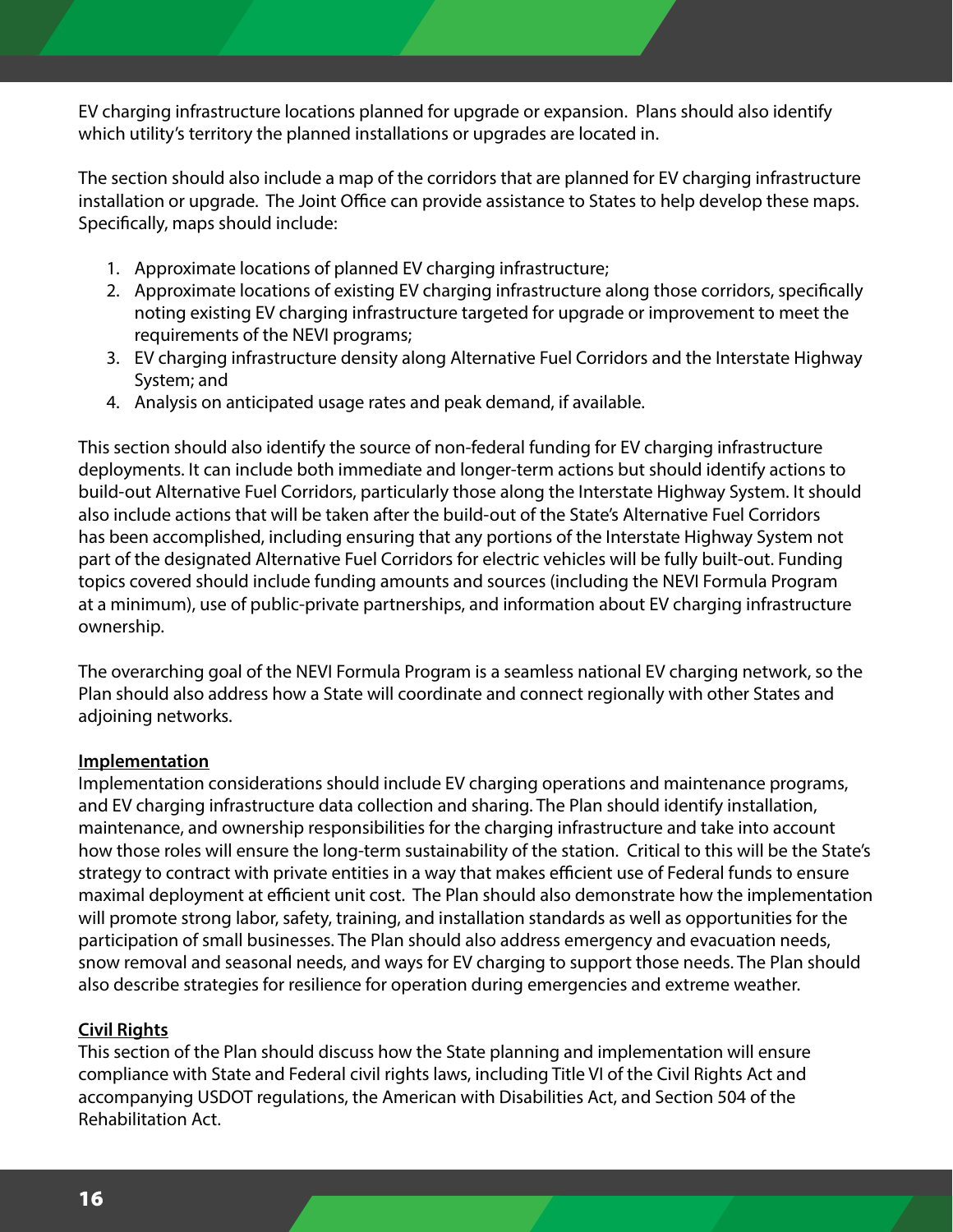#### **Equity Considerations**

The Plan should be developed through engagement with rural, underserved, and disadvantaged communities and stakeholders, including relevant suppliers and contractors, and describe how the Plan reflects that engagement (defined further in Section III-C).

#### **Labor and Workforce Considerations**

This section of the Plan should consider the training, experience level, and diversity of the workforce that is installing and maintaining EV charging infrastructure. See Section III-D for additional information.

#### **Cybersecurity**

This section of the Plan should discuss how the State will address cybersecurity. The Plan should identify considerations when software updates are made to ensure the station or vehicle is not compromised by malicious code, or that a vehicle infects other stations during future charges.

#### **Program Evaluation**

This section of the Plan should describe the State's schedule and plan for evaluating performance in achieving its 5-year goals and vision. Evaluation of the effectiveness of this plan should include monitoring performance metrics, such as EV charging infrastructure usage, EV charging infrastructure reliability, customer satisfaction, equitable distribution and access to EV charging infrastructure within the State, greenhouse gas emissions, or other metrics that support creating a national network. This should include an assessment of a State's efficient use of Federal funding, measured by the amount of charging leveraged per Federal dollar.

#### **Discretionary Exceptions**

As part of the development and approval of State Plans, and in very limited circumstances, a State may submit a request for discretionary exceptions from the requirement that charging infrastructure is installed every 50 miles along that State's portion of the Interstate Highway System within 1 travel mile of the Interstate, as provided in the Alternative Fuel Corridors request for nominations criteria. All approved exceptions will be supported by a reasoned justification from the State that demonstrates the exception will help support a convenient, affordable, reliable, and equitable national EV charging network. Exceptions must be clearly identified and justified in State plans. Additional coordination with FHWA and the Joint Office may be necessary before any exception is approved. Exceptions will be approved on a case-by-case basis and will be adjudicated prior to approval of a Plan.

Discretionary exceptions should only be requested to ensure consistency across the national network and will be granted sparingly. Examples that may support an exception include charging in disadvantaged communities, rural areas, or where grid capabilities are limited.

#### **C. Equity Considerations**

Many of the burdens from the transportation and energy systems have been historically and disproportionately borne by disadvantaged communities. Unequal distribution of benefits from the transportation and energy systems has prevented disadvantaged communities and minority-owned and women-owned businesses from realizing equitable benefits from these systems, while other historic barriers to transportation have made facilities inaccessible to individuals with disabilities. For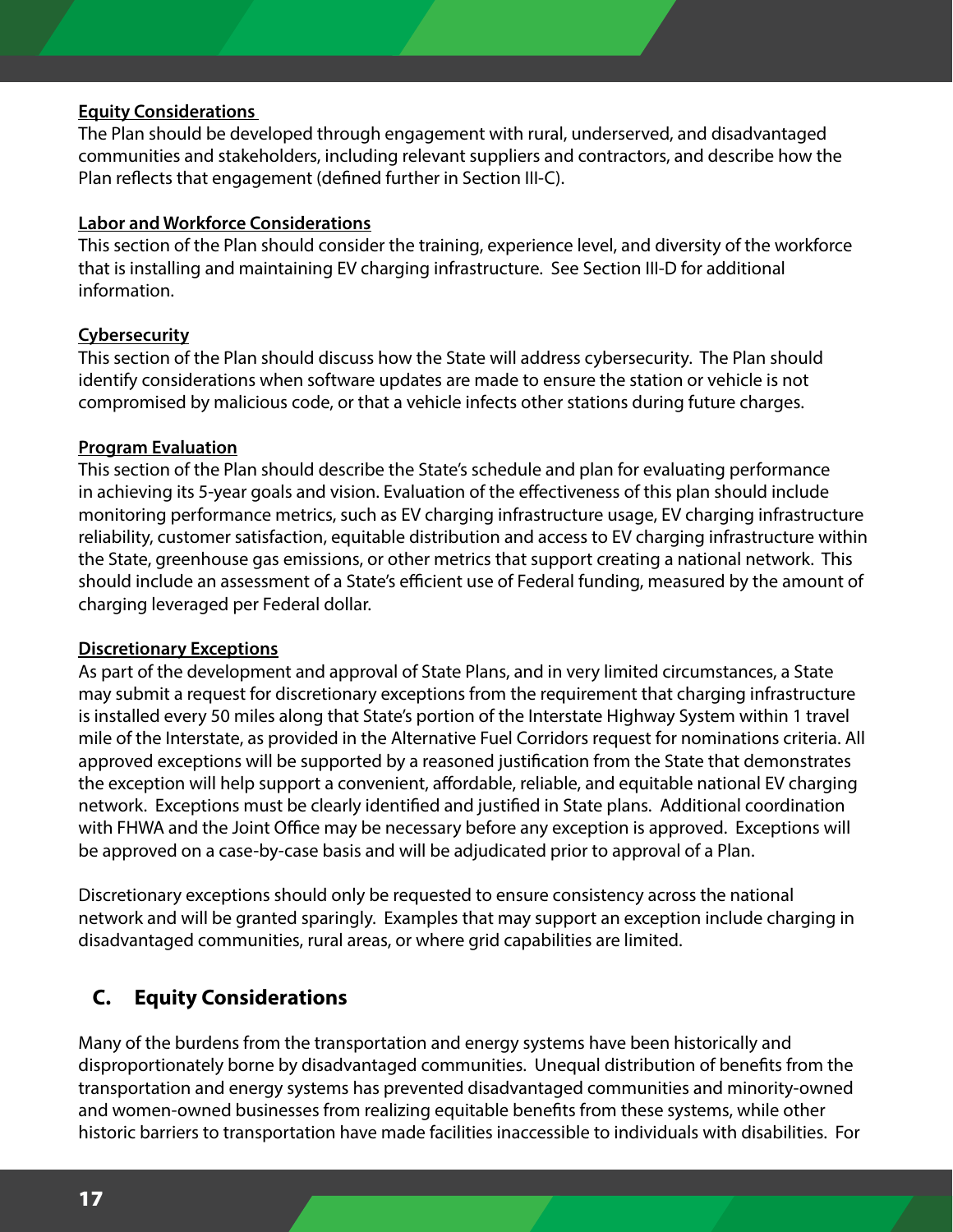these reasons, the NEVI Formula Program will emphasize equity considerations at its inception to avoid exacerbating existing disparities in the transportation system and to develop a convenient, reliable, affordable, and equitable charging experience for all users.

NEVI Formula Program investments in EV charging infrastructure have the potential to:

- 
- Improve clean transportation access through the location of chargers;<br>Decrease the transportation energy cost burden by enabling reliable access to affordable
- 
- 
- charging;<br>Reduce environmental exposures to transportation emissions;<br>Increase parity in clean energy technology access and adoption;<br>Increase access to low-cost capital to increase equitable adoption of more costly, clean
- Increase the clean energy job pipeline, job training, and enterprise creation in disadvantaged
- 
- communities;<br>
Increase energy resilience;<br>
Provide charging infrastructure for transit and shared-ride vehicles;<br>
Increase equitable access to the electric grid; and
- 
- Minimize gentrification-induced displacement result from new EV charging infrastructure.

Plans should be developed through engagement with rural, underserved, and disadvantaged communities to ensure that diverse views are heard and considered throughout the planning process, and to ensure that the deployment, installation, operation, and use of EV charging infrastructure achieves equitable and fair distribution of benefits and services. State Plans should reflect this engagement.

State Plans should explain how the State will deliver projects under the NEVI Formula Program that, consistent with E.O. 14008 and the Interim Justice40 Guidance<sup>22</sup> issued by the White House and USDOT, target at least 40 percent of the benefits towards disadvantaged communities. Consistent with the Justice40 Interim Guidance, USDOT and USDOE have developed an EV Charging Justice40 Mapping Tool<sup>23</sup> that States are encouraged to utilize during the development of their Plans.

#### **D. Labor and Equitable Workforce Considerations**

Installing, operating, and maintaining the NEVI Formula Program's EV charging infrastructure will create new opportunities for workers in the electrical and other construction trades, while also creating work for the skilled incumbent workforce around the country. To ensure safety and highquality delivery, each State Plan should consider the training and experience level of the workforce that is installing and maintaining EV charging infrastructure. This includes ensuring the workforce is trained in high quality training programs like the Electric Vehicle Infrastructure Training Program (EVITP).

To help meet the workforce needs of the NEVI Formula Program, each State Plan should also consider steps that will grow and diversify their local workforce. This includes utilizing geographic, economic,

<sup>&</sup>lt;sup>22</sup> Section 219 of Executive Order 14008, Tackling the Climate Crisis at Home and Abroad and OMB, "Interim Implementation Guidance for the Justice40 Initiative," M-21-28 (July 20, 2021) available at <https://www.whitehouse.gov/wp-content/uploads/2021/07/M-21-28.pdf>

<sup>23</sup> [https://anl.maps.arcgis.com/apps/webappviewer/index.html?id=33f3e1fc30bf476099923224a1c1b3ee]( https://anl.maps.arcgis.com/apps/webappviewer/index.html?id=33f3e1fc30bf476099923224a1c1b3ee)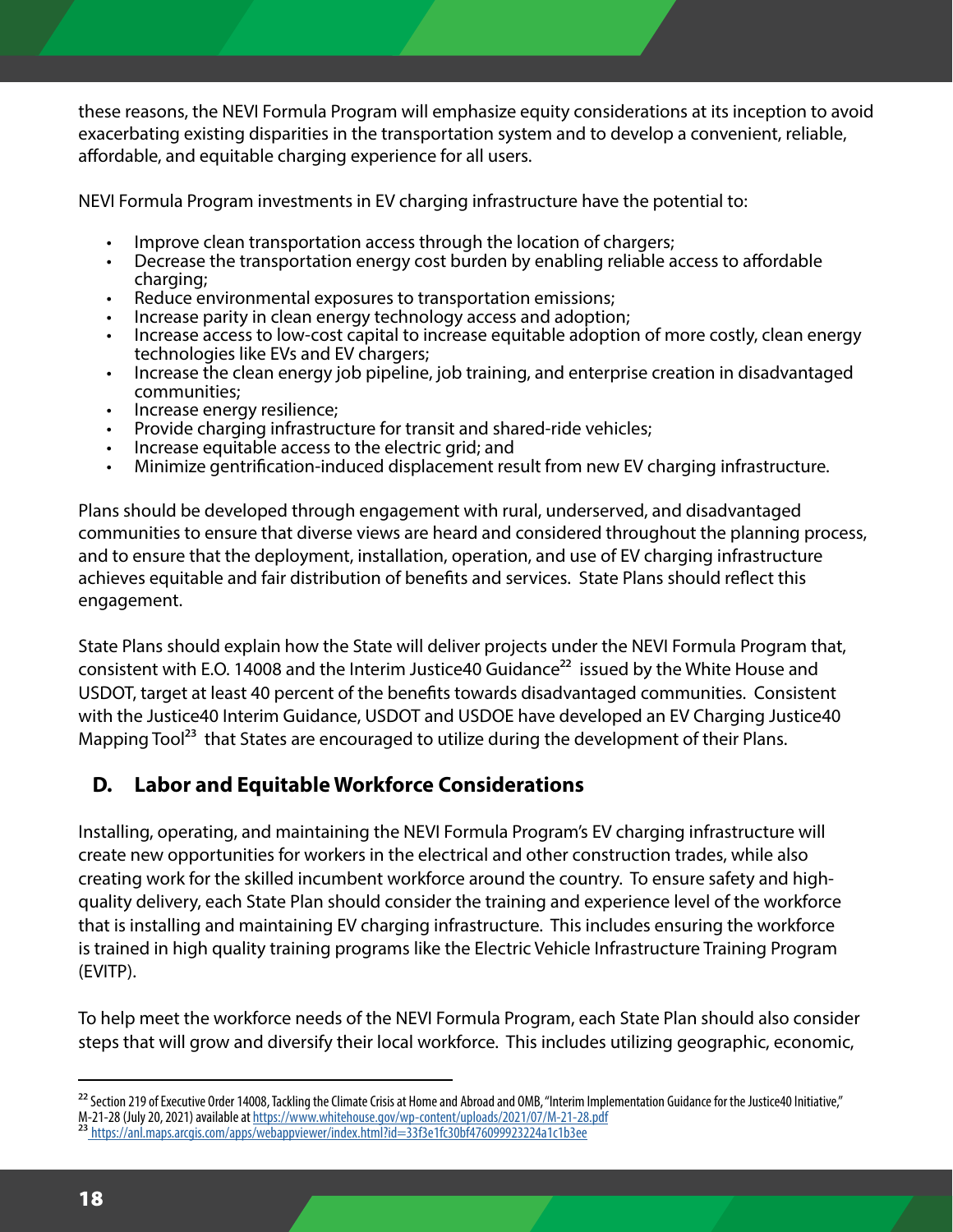or other hiring preferences or innovative contracting approaches authorized by law to maximize job creation and economic benefits for local communities. This also includes taking proactive steps to encourage broader participation among women, Black, Latino, Asian American Pacific, Indigenous, and other underrepresented groups in the development of those workforces. States should also consider how they can expand registered apprenticeship, including through the use of apprentices on installation projects, and invest in entry-level training programs, like quality pre-apprenticeship programs. Consistent with Justice 40<sup>24</sup>, States should also consider how disadvantaged communities will benefit from this added job growth.

Strong labor, training, and installation standards will help produce a nationwide network of 500,000 EV chargers by 2030 that provides a convenient, reliable, affordable, and equitable charging experience for all users. See section VI-C for additional information on labor and workforce requirements that may be included in the minimum standards and requirements to be established by the Secretary of Transportation, in coordination with the Secretary of Energy and in consultation with relevant stakeholders.<sup>25</sup>

## **IV. PROJECT ELIGIBILITY PROVISIONS**

#### **A. Project Eligibility**

NEVI Formula Program funds are restricted to projects that are directly related to EV charging infrastructure that is open to the public<sup>26</sup> or to authorized commercial motor vehicle operators from more than one company.<sup>27</sup>

In general, NEVI Formula Program funds may be used for:

#### **"(1) The acquisition and installation of EV charging infrastructure to serve as a catalyst for the deployment of such infrastructure and to connect it to a network to facilitate data collection, access, and reliability"**

- This includes upgrades to existing public charging stations to meet NEVI Formula Program considerations and requirements or resulting expansions to station charging capacity needed to meet overall network demand.
- This also includes on-site distributed energy resources (e.g. solar arrays, energy storage). See additional considerations in Section IV-B.

#### **"(2) Operating assistance for costs allocable to operating and maintaining EV charging infrastructure acquired or installed under this program, for a period not to exceed five years"**

• It is anticipated that such operating assistance may be needed at some locations with lower utilization but that are key to having a contiguous, national network and to address equity

<sup>24</sup> <https://www.whitehouse.gov/wp-content/uploads/2021/07/M-21-28.pdf>

<sup>25</sup> Paragraph (2) under the Highway Infrastructure Program heading in title VIII of division J of BIL.

<sup>26</sup> Publicly accessible means the equipment is available to the public without restriction. A station that is not maintained or restricts access only to customers, tenants, employees, or other consumers is not publicly accessible. Please note that while hydrogen, propane, and natural gas fueling infrastructure are not eligible under the NEVI Formula Program, these additional fuels are eligible under the Corridor Charging Grants and the Community Charging Grants (23 U.S.C. § 151).

<sup>27</sup> Paragraph (2) under the Highway Infrastructure Program heading in title VIII of division J of BIL.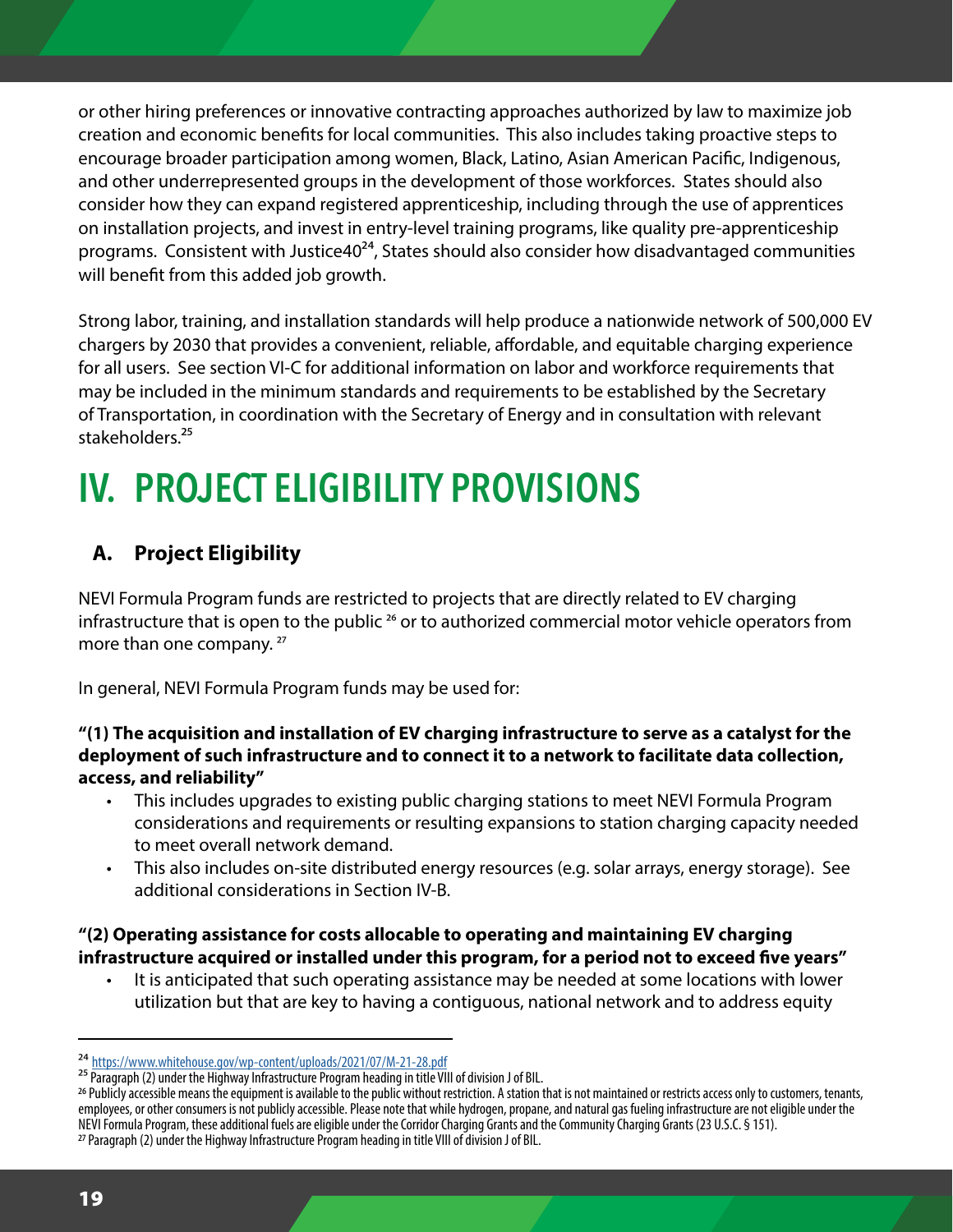issues in both rural and urban areas where current levels of EV ownership make such lower utilization more likely. Other locations will not need this assistance for a commercial entity to run and operate. States should focus NEVI Formula Program funding for operating assistance to only those locations that most require operating assistance that will ensure a contiguous, national network or to address equity issues in rural and urban areas where current levels of EV ownership make lower utilization more likely. Funding decisions should be reviewed as the network matures.

#### **"(3) Development phase activities relating to the acquisition of stations and equipment as well as installation of EV charging infrastructure"**

- Development phase activities include planning (including the development of the Plan), feasibility analysis, revenue forecasting, environmental review, preliminary engineering and design work, and other preconstruction activities.
- This includes community outreach and participation, including with rural, Tribal, and disadvantaged communities, to facilitate equitable and accessible deployment of EV charging infrastructure.

#### **"(4) Traffic control devices and on-premise signs to provide information about EV charging infrastructure acquired, installed, or operated"**

• This includes accessible signage that directs drivers to an EV charging station location and signage that provides information at the EV charging station location.

#### **"(5) Data sharing about EV charging infrastructure to ensure the long-term success of investments"**

• This includes, to the extent practicable, costs related to the specific data sharing requirements of this program as well as costs of data sharing on all chargers and charging activities on the EV network.

#### **"(6) The acquisition or installation of traffic control devices located in the right-of-way to provide directional information to EV charging infrastructure acquired, installed, or operated under the NEVI Formula Program."**

• Traffic control devices, consistent with the Manual on Uniform Traffic Control Devices (MUTCD), include signs, signals, markings, and other devices used to regulate, warn, or guide traffic, placed on, over, or adjacent to a street, highway, pedestrian facility, bikeway, or private road open to public travel. 28

#### **"(7) Mapping and analysis activities to evaluate in an area in the United States designated by the eligible entity:"**

- "The locations of current and future EV owners."
	- This includes identifying disadvantaged communities with the greatest disparity of EV investments and estimating the benefits to disadvantaged communities in alignment with Justice40.
- To forecast commuting and travel patterns of EVs and the quantity of electricity required to serve EV charging stations."

<sup>&</sup>lt;sup>28</sup> For traffic control device, standards, quidance and supporting information, please see the Manual on Uniform Traffic Control Devices for Streets and Highways.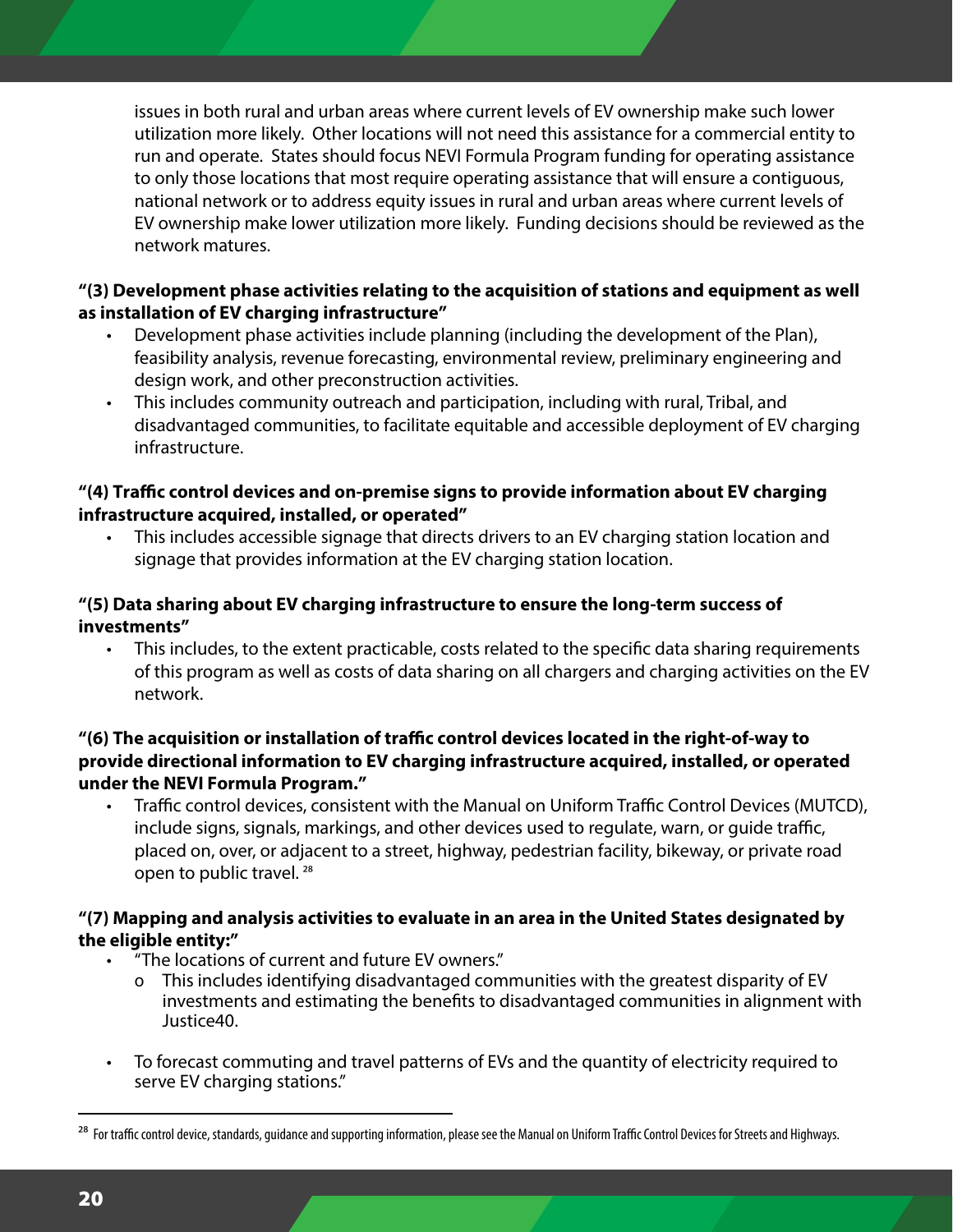- o This includes electric service readiness and future public transportation electrification needs.
- "To estimate the concentrations of EV charging sites and stations to meet the needs of current and future EV drivers."
	- o This includes the appropriate power level and quantity of charging stations.
- "To estimate future needs for EV charging stations to support the adoption and use of EVs in shared mobility solutions, such as micro-transit, transportation network companies, and medium- and heavy-duty EVs."
- "To develop an analytical model to allow a city, county, or other political subdivision of a State or a local agency to compare and evaluate different adoption and use scenarios for EVs and EV charging stations."
	- o This includes Federal land management agencies, public transportation agencies, and economic development authorities.
	- o State DOTs may wish to review Section VI on Technical Assistance in this document to better understand whether they should undertake these mapping and analysis functions themselves or obtain assistance from the Joint Office.

#### **B. Considerations for the Strategic Deployment of EV Charging Infrastructure by States**

This program guidance is specifically intended to assist States in developing their Plans for the strategic deployment of EV charging infrastructure with consideration given to nine specific areas as required by the BIL. Guidance for each of these specific considerations is provided below and organized under each applicable excerpt from the BIL bolded for reference.

States should develop their Plans under the NEVI Formula Program consistent with these considerations and with the overarching goal for construction, installation, or upgrade of EV charging infrastructure to be completed not later than six months from procurement. Any State seeking a discretionary exception should document those exceptions in the Plan (see Section III-B and "discretionary exception" section of the State Plan template).

#### **"(1) the distance between publicly available EV charging infrastructure"**

- EV charging infrastructure should be conveniently and safely located as close to Interstate Highway System and highway corridors as possible and in general no greater than 1 mile from Interstate exits or highway intersections along designated corridors.
	- o The 1 mile should be measured as the shortest driving distance from the Interstate Highway System exit or highway intersection to the proposed station at the time of the proposal.
	- o Stations on public lands in close proximity to the corridor (including Federal lands) may be prime siting locations and should be considered in a Plan.
	- o Exceptions from the no greater than 1 mile from the Interstate Highway System or highway requirement may be made where there is no electrical service or business activity within 1 mile of the Interstate exit or highway. States should work with the Joint Office during the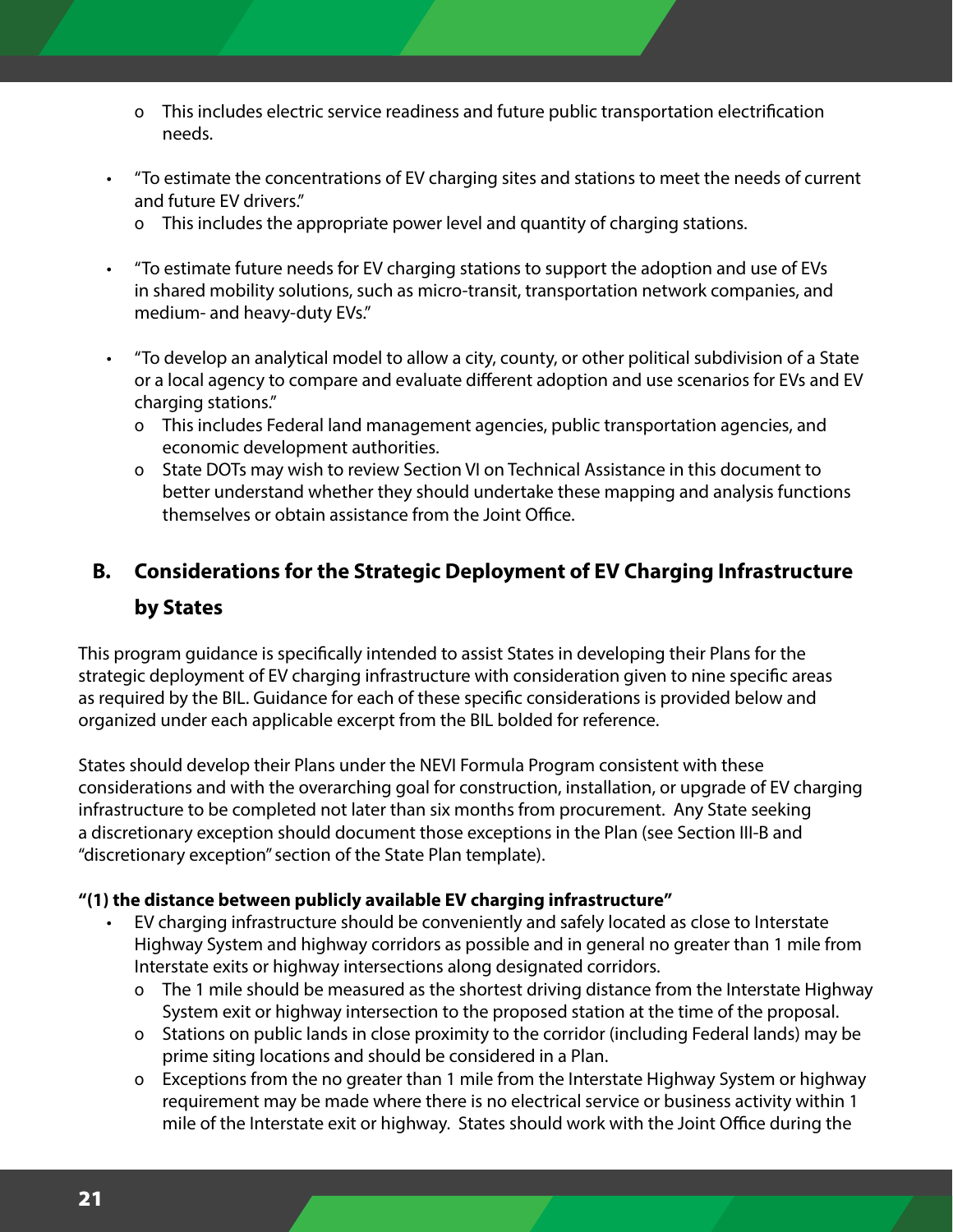development of their Plan to identify and attempt to resolve any exception requests. That exception process is explained below in Section III-B.

- o NOTE: The 1-mile distance in this guidance diverges from past designations of Alternative Fuel Corridors, and such corridors may need additional stations or upgrades to meet this consideration. Currently designated Alternative Fuel Corridors for electric vehicles will not need to be redesignated if they do not comply with this provision but will not be certified as "fully built out" if they do not meet the criteria established above in Section II.
- New EV charging infrastructure locations should be spaced a maximum distance of 50 miles apart along designated corridors (including planned stations and existing stations, with both conforming to NEVI Formula Program minimum standards and requirements), unless a discretionary exception has been granted.
	- o In initial planning and during the development of their Plans, States should also consider existing stations that substantially meet the minimum standards and requirements to be published in their spacing plans and work to upgrade and expand the capacity of these stations.

**"(2) connections to the electric grid, including electric distribution upgrades; vehicle-to-grid integration, including smart charge management or other protocols that can minimize impacts to the grid; alignment with electric distribution interconnection processes, and plans for the use of renewable energy sources to power charging and energy storage"**

- EV charging infrastructure should provide power for EV charging regardless of time of day or time of year in a manner that supports a robust and reliable network. Specifically, stations should be designed to:
	- o Achieve a high-level of reliability (>97 percent at the individual station level);
	- o Mitigate adverse impacts to the electric grid;
	- o Maintain cost of charging at a price that is reasonable (for example, comparable to competitive market);
	- o Minimize demand charges or other fixed utility fees; and
	- o Provide high speed charging for travelers on the Interstate Highway System and Alternative Fuel Corridors.
- EV charging infrastructure design should include consideration of the following:
	- o Equipment that connects EV charging stations to the electric grid must be directly related to the charging of a vehicle.
	- o Accessibility.
	- o Fire protection and other traffic safety features.
	- o The inclusion of distributed renewable energy resources (e.g. solar arrays, energy storage) and electric distribution and switching equipment where practicable.
	- o The use of station-level load management or smart charge management in a transparent manner that can encourage grid stability and reduce costs to EV charging station users.
	- o Plan for futureproofing that allows expansion for growing demand and higher power levels.
	- o The Joint Office will work with States to identify best practices on EV charging infrastructure design.
- States should work with applicable federal, State and local permitting agencies to identify and streamline permitting processes for EV charging infrastructure installation, including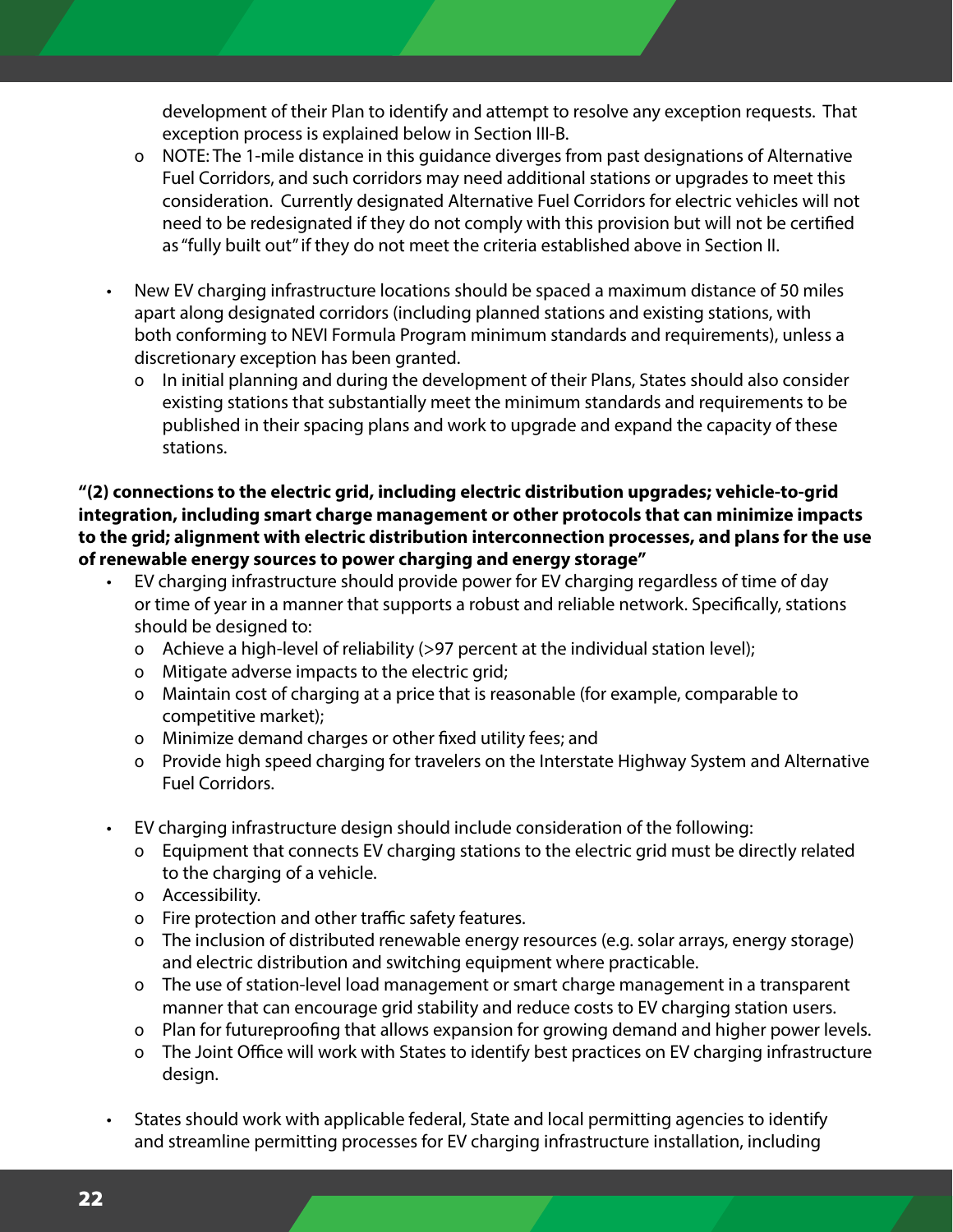energy storage and renewable energy generation, to support operations within six months of procurement.

- o The Joint Office will work with States to identify best practices to expedite this process.
- States should also work with local utilities, transmission and distribution operators, and public utility commissions to identify and streamline the planning and approval of grid connections for EV charging infrastructure, including energy storage and renewable energy generation, to support operations within six months of procurement.
	- o The Joint Office will work with States to identify best practices to expedite this process.

#### **"(3) the proximity of existing off-highway travel centers, fuel retailers, and small businesses to EV charging infrastructure acquired or funded under this paragraph in this Act"**

• States should consider locations at or immediately adjacent to land uses with publicly accessible restrooms, appropriate lighting, and sheltered seating areas such as travel centers, food retailers, convenience stores, visitor centers on Federal lands, small businesses with an Americans with Disabilities Act (ADA) accessible pathway between the EV charging infrastructure and the front door of the identified establishment, and other comparable facilities.

#### **"(4) the need for publicly available EV charging infrastructure in rural corridors and underserved or disadvantaged communities"**

- The distribution of EV charging infrastructure across a State should specifically target locations and benefits to rural areas, underserved and overburdened communities, and disadvantaged communities, including Tribal lands, through analysis of existing service to these areas in a State.
	- o This includes:
		- Prioritizing access of EV charging infrastructure to serve rural, underserved and disadvantaged communities.
		- Identifying gaps in existing service and charging station availability to rural, underserved, and disadvantaged communities in the State.
		- Planning to distribute NEVI Formula Program funds to benefit rural, underserved, and disadvantaged communities in the State.
		- Targeting at least 40 percent of the benefits towards disadvantaged communities in accordance with Justice40.
		- Engaging stakeholders from rural, tribal, underserved, and disadvantaged communities.
- For further guidance, see Section III-C in this document for a discussion of Equity considerations.

#### **"(5) the long-term operation and maintenance of publicly available EV charging infrastructure to avoid stranded assets and protect the investment of public funds in that infrastructure"**

- EV charging infrastructure should be maintained in good working order and:
	- o In compliance with all EV charging infrastructure manufacturer requirements;
	- o In compliance with all requirements in the forthcoming minimum standards issued by FHWA; and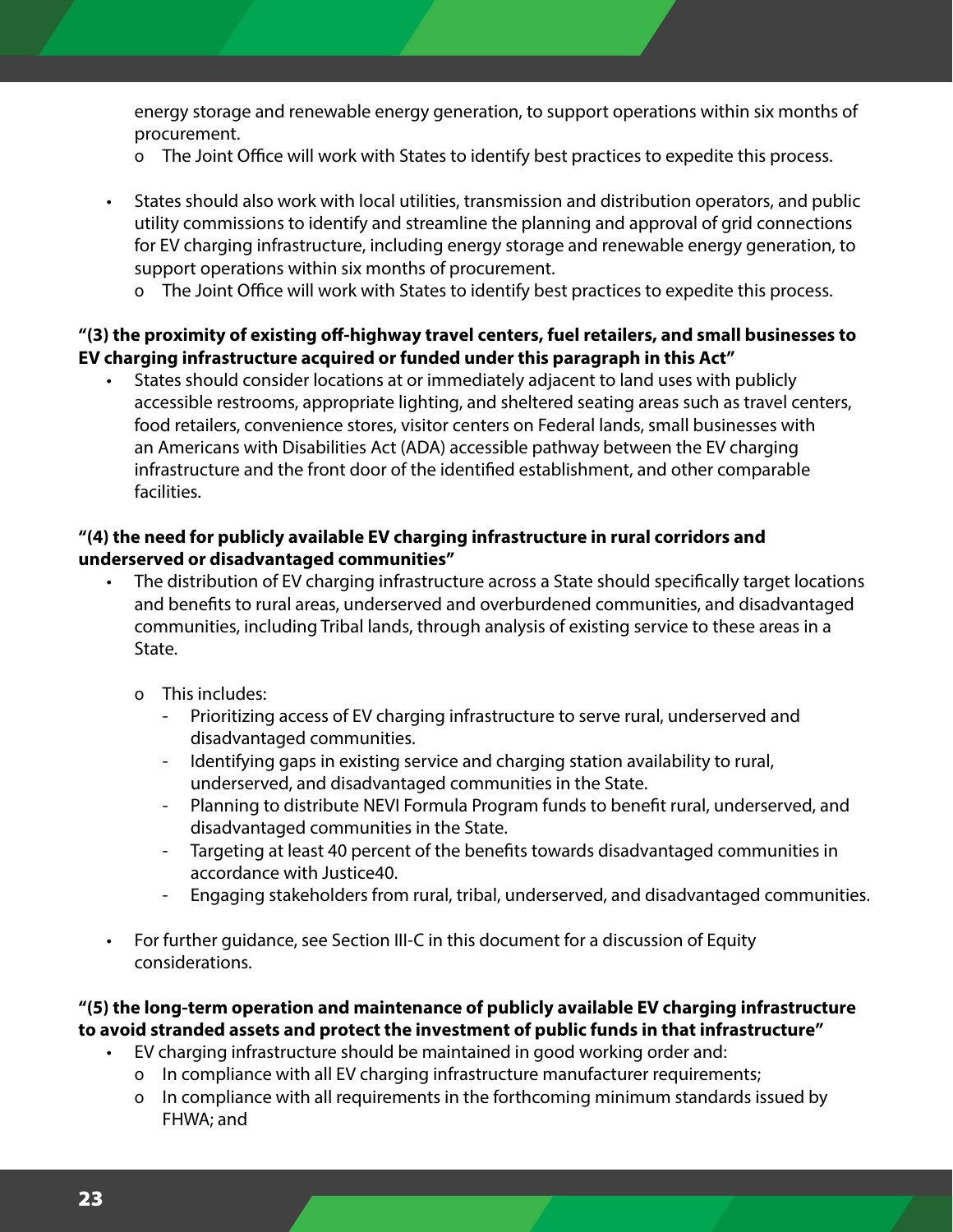- o At the same location for a period of no less than 5 years from the installation date with the consideration of service beyond the NEVI Formula Program funds.
- EV charging infrastructure should be operated and maintained with a focus on public road safety, including, the provision of adequate lighting, fire protection, and other traffic safety features. Potential conflicts with non-motorized and public transportation travel in multimodal corridors should be addressed through safe design and countermeasures.
- EV charging infrastructure should use charging network providers with demonstrated experience or capability for at least the entire 5-year in-service requirement with plans to keep the stations in service beyond the availability of NEVI Formula Program funds.
- Owners of NEVI Formula Program funded EV charging infrastructure should provide reasonable plans and guarantees for maintaining the chargers, related equipment, and overall charging locations in good working order.
- To avoid stranded assets, EV charging infrastructure should be capable of using open protocols and standards for network connectivity to meet interoperability requirements to allow for easier transfer of operations to a new network provider if needed in the future.

#### **"(6) existing private, national, State, local, Tribal, and territorial government EV infrastructure programs and incentives"**

- Decisions about siting, construction, installation, operation, and maintenance should involve consultation with relevant stakeholders to coordinate existing EV charging infrastructure programs and incentives. The involvement of relevant private entities, Federal, State, local, Tribal and territorial governments should allow for the identification of opportunities for States to leverage the NEVI Formula Program funds in concert with other funding/deployment programs including those managed by other agencies.
	- o EV charging programs and grid management is often addressed by both State departments of transportation and/or State energy offices, so Plans under this program should be carefully coordinated across both groups.
- States should consult with entities including:
	- o Metropolitan Planning Organizations and Regional Transportation Planning Organizations;
	- o Counties and cities, including coordination with existing EV charging programs;
	- o State departments of energy, including Clean Cities Coalitions  $^{29}$ , as applicable;
	- o State environmental protection agencies;
	- o State economic development agencies;
	- o State public utility commissions;
	- o State weights and measurement agencies;
	- o State and Federal land management agencies;
	- o State manufacturing extension partnerships;
	- o State department of motor vehicles;
	- o State department of commercial motor vehicles;
	- o Responsible emergency/disaster preparedness functions in the State;
	- o Tribal governments;

<sup>29</sup> <https://cleancities.energy.gov/coalitions/locations>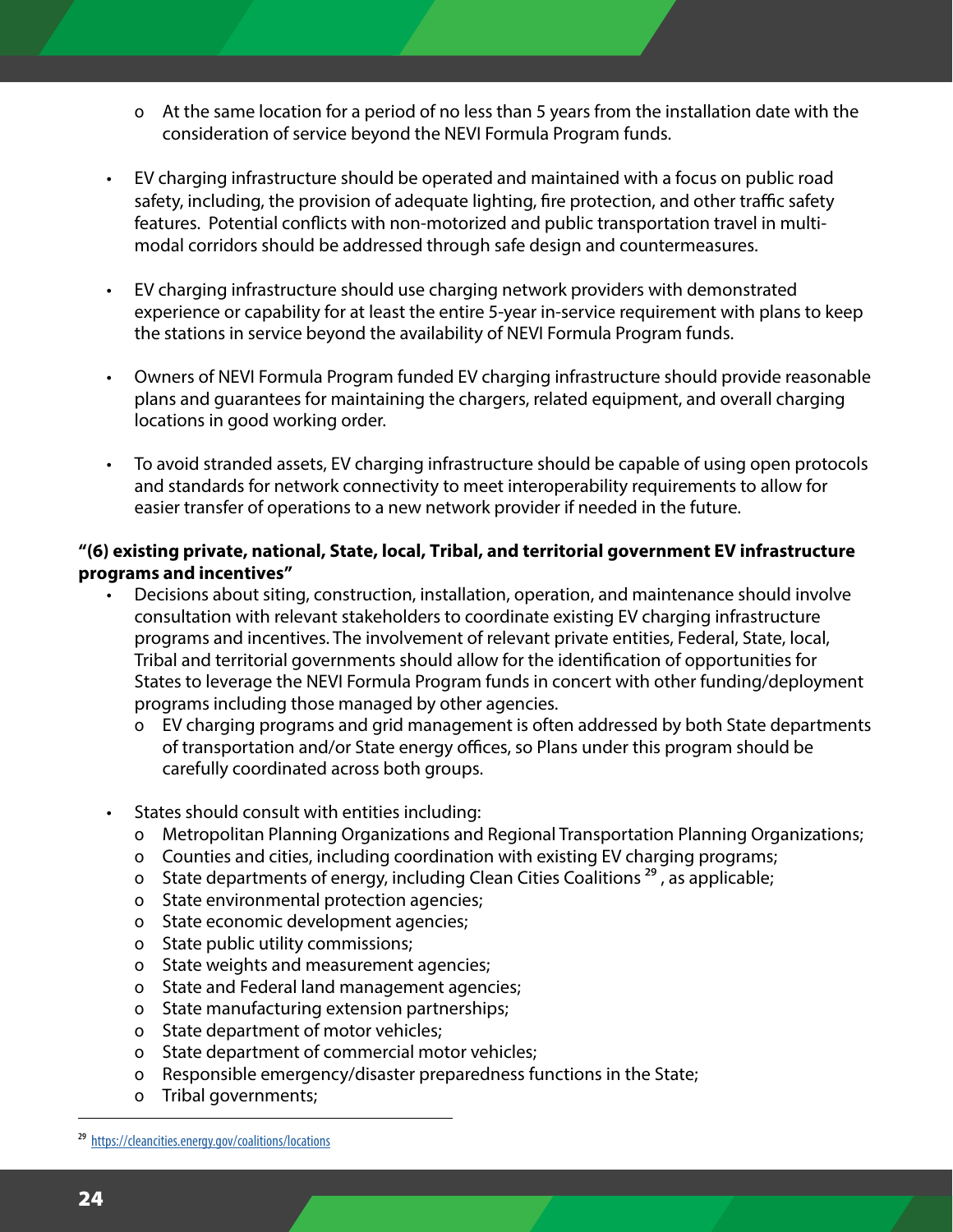- o Electric utilities and transmission and distribution owners and regulators;
- o Electric vehicle service providers;
- o Public transportation agencies;
- o Port and freight authorities;
- o Community-based organizations, environmental justice and environmental protection organizations, small business associations, Chambers of Commerce; labor organizations, and private entities; and
- o Other appropriate parties.
- For further guidance, see Section III in this document for a discussion of Plans.

#### **"(7) fostering enhanced, coordinated, public-private or private investment in EV charging infrastructure"**

- The purpose of public funding is not to discourage private investment, but instead to catalyze additional private investment and supplement and fill gaps to provide a convenient, reliable, affordable, and equitable national EV charging network.
- States are encouraged to develop programs with cost-share requirements or rebates to leverage private investment in EV charging and maximize the impact of NEVI Formula Program funding. Cost-share and rebate programs can be powerful tools for optimizing infrastructure deployment by providing States the opportunity to partner with existing EV infrastructure providers without bearing additional risk of upfront funding prior to deployment and diminishing the risk of half-built or stranded assets.
- The involvement of relevant private sector and industry representatives throughout the development and deployment of the Plan should allow for the identification of EV charging market opportunities and challenges, along with potential solutions to address them. Coordinated planning across private and public investments is necessary to provide a seamless and convenient national network.
- States should consult with entities including:
	- o Private sector EV charging infrastructure owners and network operators;
	- o Vehicle manufacturers;
	- o Unions and other labor organizations;
	- o Utilities:
	- o Real estate industry groups;
	- o Minority- and women-based organizations;
	- o Freight industry groups;
	- o Relevant environmental justice, equity, environmental protection, and other community advocacy organizations;
	- o EV industry organizations and EV advocacy groups, as applicable;
	- o Gas station owners and operators;
	- o Taxicab commissions and ridesharing companies;
	- o Emergency management and public safety agencies; and
	- o Other appropriate parties.
	- For further guidance, see Section III in this document for a discussion of Plans.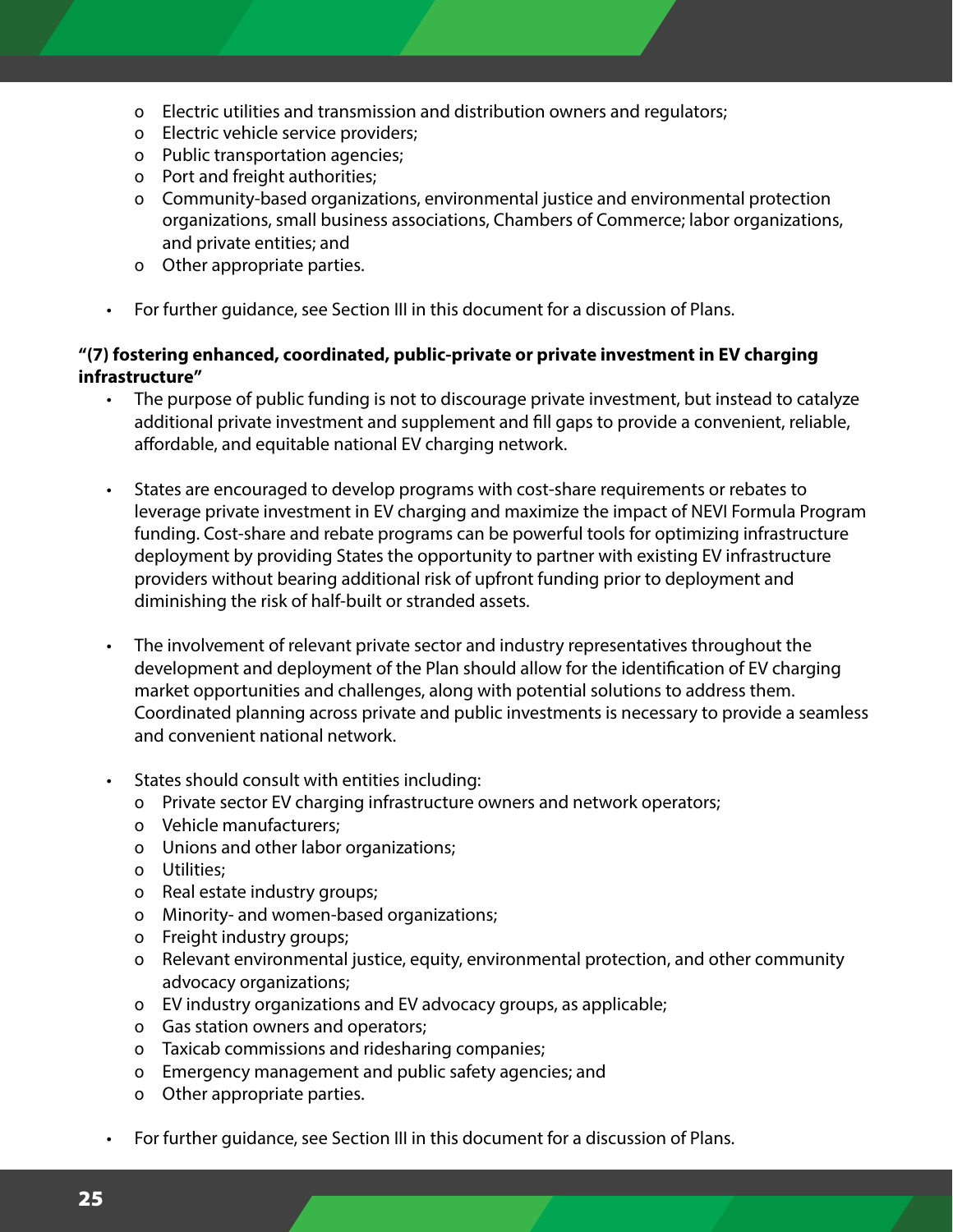**"(8) meeting current and anticipated market demands for EV charging infrastructure, including with regard to power levels and charging speed, and minimizing the time to charge current and anticipated vehicles"**

- All EV charger infrastructure installed as part of the NEVI Formula Program along the designated corridors should be Direct-Current (DC) Fast Chargers. Stations should be designed to provide at least four Combined Charging System (CCS) ports capable of simultaneously charging four EVs. Station power capability should be no less than 600 kW (supporting at least 150 kW per port simultaneously across four ports) for charging.
- Maximum charge power per DC port should not be below 150 kW and should consider design and construction practices that allow for 350kW or greater charging rates through future upgrades.
- Power sharing across ports should be permitted so long as it does not reduce the maximum output per port below 150 kW. For stations with ports above 150kW, States should support station design that facilitate power sharing across ports. For more information on forthcoming minimum standards and requirements, see Section C below.
- Station designs should also consider the potential for future expansions needed to support the electrification and charging demands of medium- and heavy-duty trucks, including station size and power levels.
- Stations should be designed to allow for future upgrades and updates to power levels and number of chargers, to the extent possible and within reason. The Joint Office will publish best practices for EV charging infrastructure construction that will seek to allow flexibility in future upgrades.
- After a State has determined, and the Secretary of Transportation has certified, that the State's designated Alternative Fuel Corridors for electric vehicles are fully built out, that State will have additional flexibility to determine the type and location of any additional EV charging infrastructure installed, operated, and maintained under NEVI Formula Program.

#### **"(9) any other factors, as determined by the Secretary"**

- Consumer Protection: States should consider how they will safeguard purchasers of goods and services against defective products, excessive costs, and deceptive or fraudulent business practices.
- Cybersecurity: States should consider cybersecurity needs of the electrical grid, station, vehicles, and customers using EV charging infrastructure.
- Domestic Manufacturing: States should consider how to incorporate and utilize domestically manufactured EV charging infrastructure consistent with Buy America requirements.
- Emergency Evacuation Plans: States should consider emergency and evacuation needs, including how they will support overall emergency evacuation plans along roadways. Plans should also account for growing number of EVs using designated evacuation routes.
- Environmental siting/permitting considerations: States should consider the appropriate level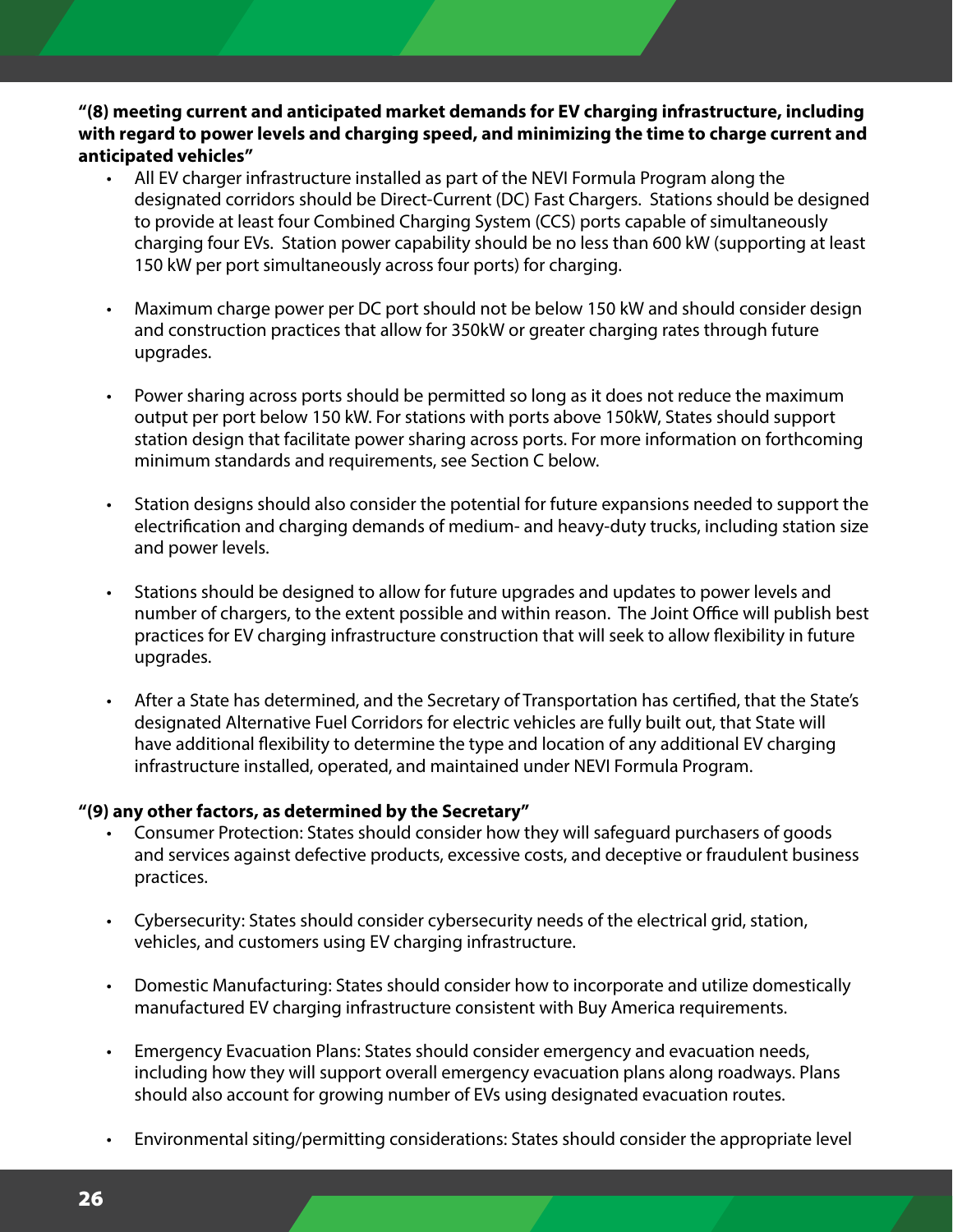of review under the National Environmental Policy Act (NEPA) and other environmental laws, regulations, and Executive Orders including, but not limited to, the Clean Water Act, National Historic Preservation Act, Section 4(f), and Executive Orders 12898, 11988, and 13690.

- Ĕ Developing the Plan will qualify for an environmental categorical exclusion (CE) under 23 CFR 771.117(c)(1) as an activity that does not lead directly to construction. The installation of EV charging infrastructure is a separate activity(s) that will require its own environmental approval.
- o As installation of EV charging infrastructure is generally the type of action that would not be expected to result in significant environmental impacts, several CEs may be applicable including those found at 23 CFR 771.117(c)(2, 19, 22, and 23) and (d), depending on the scope of the action and the CE's conditions.
- o Before a CE determination can be applied to an action, the action must be analyzed to determine whether there are unusual circumstances present that would require further analysis to determine whether the CE classification is appropriate (see 23 CFR 771.117(a-b)).
- o States should also consider how they will complete permitting and environmental review processes to support operations within six months of obligating funds. For example, additional efficiencies can be achieved when multiple EV charging infrastructure projects are planned within a particular geographic area or under similar circumstance. In such cases, programmatic analyses can be used to analyze the common effects associated with a suite of projects in order to avoid having to perform analysis of those effects in each unique case and to streamline documentation.
- Resilience: States should consider the potential impacts of climate change and extreme weather events, including through the use of currently available USDOT tools and resources to assess the vulnerability and risk of planned and existing EV charging stations and the development, deployment, and monitoring of resilience solutions. States should also consider the location of existing and proposed EV charging infrastructure with respect to the Federal Flood Risk Management Standard, as well as how climate change may affect the floodplain, and construct EV charging infrastructure consistent with the Federal Flood Risk Management Standard, to the extent consistent with law. States should consider opportunities to add redundancy and improve the overall resilience of the national network of EV charging stations.
- Terrain: States should consider geographic terrain and snow removal and other seasonal needs.
- Other factors may be addressed in future guidance.

#### **C. Minimum Standards and Requirements for Projects Implemented under the NEVI Formula Program**

All applicable requirements under chapter 1 of title 23, United States Code, and 2 CFR part 200 apply to the administration of these funds. Also, before funds are obligated, projects must be included on the relevant Statewide Transportation Improvement Program/Transportation Improvement Program and long-range plans, and all State and Federal environmental requirements, such as compliance with the National Environmental Policy Act, must be complete. Additionally, minimum standards and requirements will be provided for the implementation of projects under the NEVI Formula Program as required by the BIL. Topics of these minimum standards and requirements could include: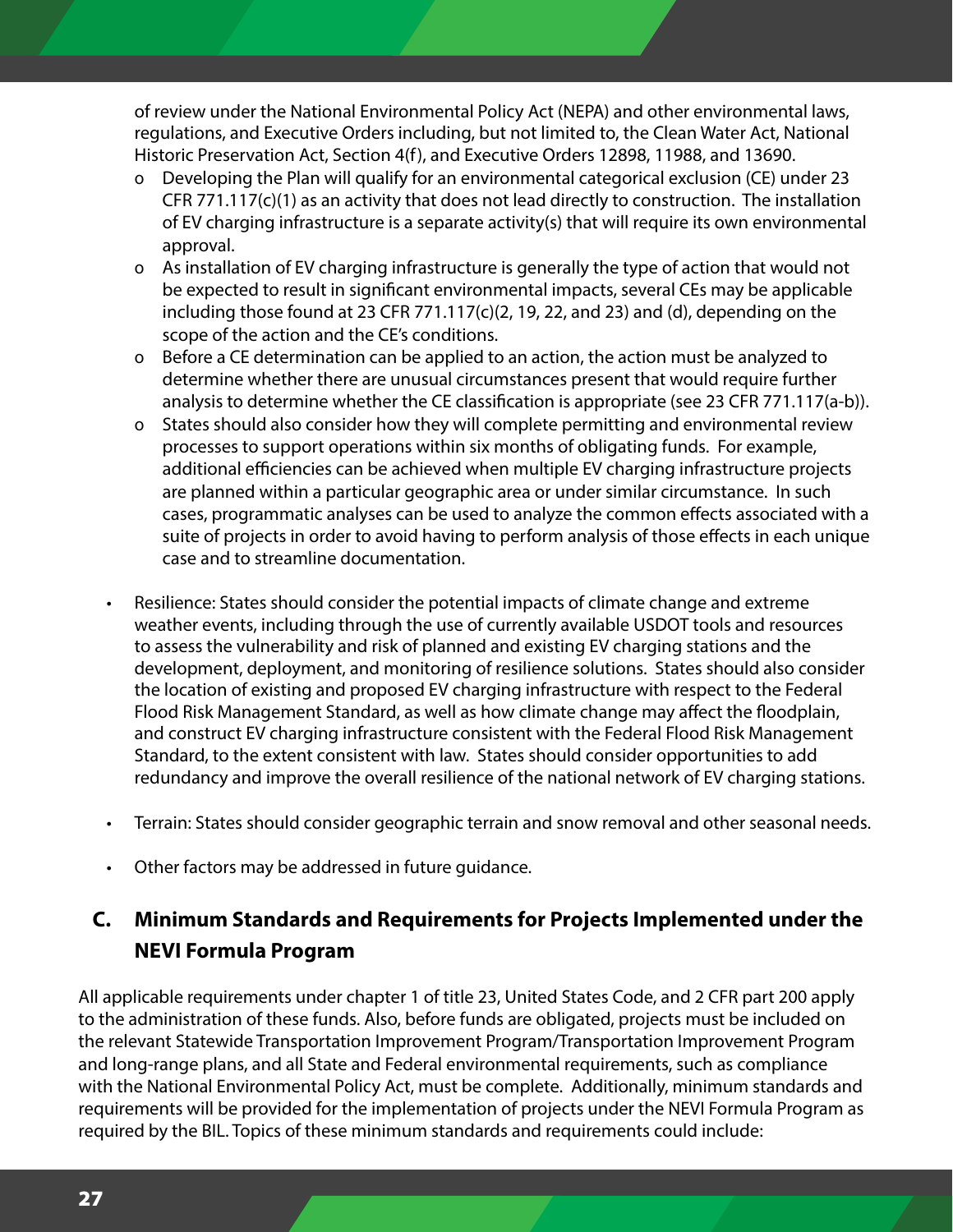- Installation, operation, or maintenance of EV Charging Infrastructure
	- o EnergyStar
	- o Americans with Disabilities Act
	- o EV Infrastructure workforce training and requirements
	- o Eligible expenses and direct costs
	- o Connector types, including eligibility of adapters
	- o Interoperability between EVs, EV Supply Equipment, EV Service Providers and the grid
	- o Minimum reliability and time-of-day accessibility requirements
	- o Station design
- Traffic Control & Signage
	- o Manual on Uniform Traffic Control Devices for Streets and Highways
	- o Accessibility
- Data Collection & Sharing
	- o Real-time data sharing protocols
	- o Publicly available location and station information sharing protocols
	- o Data to support reliability and usage analysis
- Network Connectivity and Payment
	- o Payment facilitation, display, source, and pricing information
	- o Session starting standardization
	- o Efficient EVSE management
	- o Use and reliability monitoring
	- o Remote diagnosis and problem resolution
	- o Smart charge management
	- o Open-source network connectivity
	- o Cybersecurity
- Accessibility of Information on Station Availability, Pricing, and Locations
	- o Requirements for making station locations visible through industry leading mapping services
	- o Real-time status (usage, offline, or needs service) broadcasting
	- o Stranded asset mitigation
	- o Detailed pricing transparency and display requirements

### **V. PROGRAM ADMINISTRATION**

#### **A. Tracking NEVI Formula Program Funds**

The FHWA's Chief Financial Officer has established program codes in the Fiscal Management Information System (FMIS) to track State investments of NEVI Formula Program funds. States shall accurately reflect these NEVI Formula Program obligations as they record project data in the FMIS. In addition, projects funded under the NEVI Formula Program should utilize FMIS improvement type 63.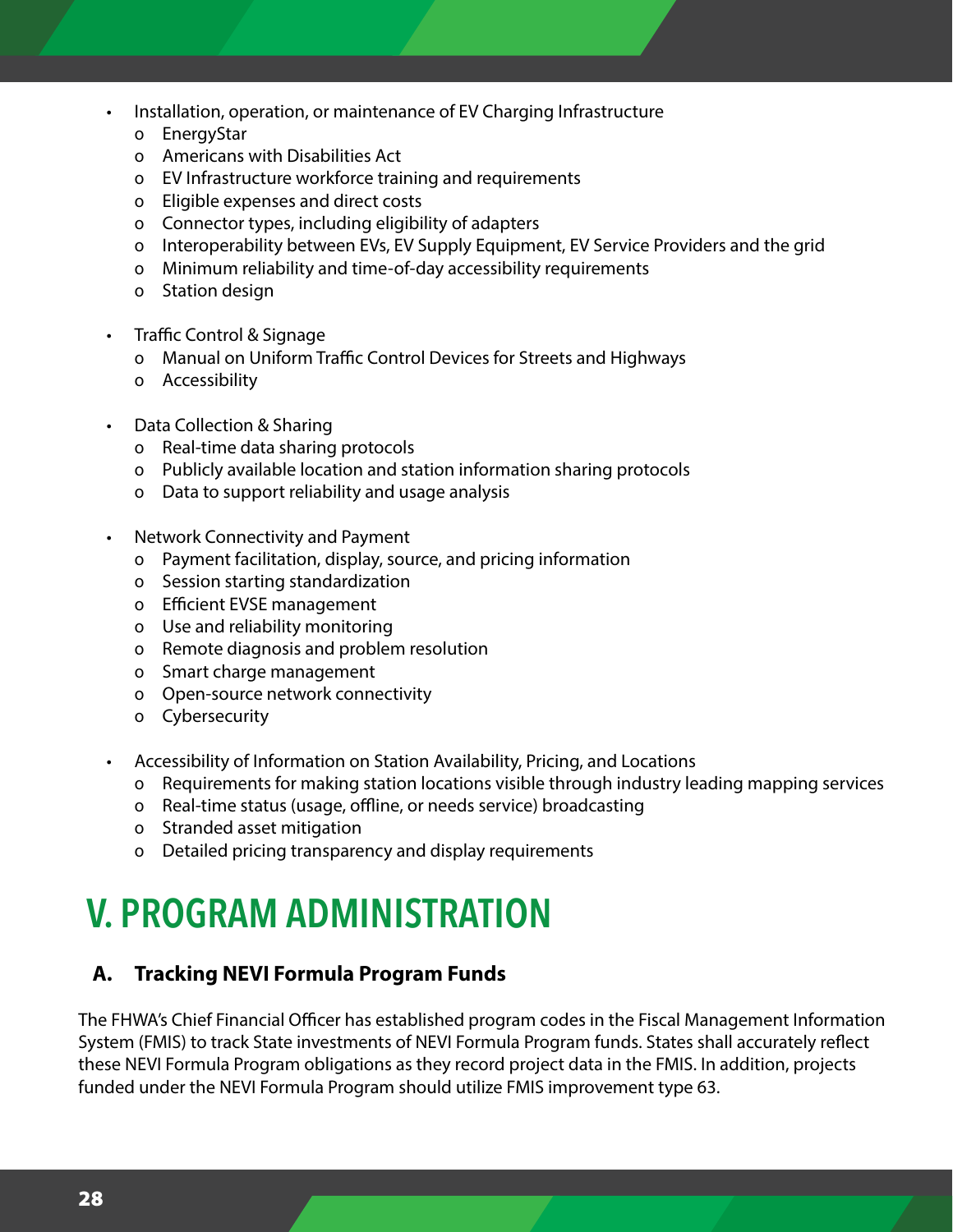#### **B. Data Sharing**

FHWA will be providing minimum standards and requirements for data collection and sharing as required by the BIL.

Data sharing about EV charging infrastructure will be necessary to ensure the long-term success of the national EV charging network. States should consider requiring data describing charging usage, cost, and reliability to be shared with USDOT and USDOE to provide the feedback needed to adapt and improve the program.

To increase awareness of charging infrastructure and improve customer and station host satisfaction, States should consider requiring charging network providers to share data describing charging station location, type of equipment available, price, status, and other information via Application Programming Interface with public-facing directories, including the Alternative Fuel Data Center's Station Locator.

#### **C. Program Evaluation**

States should implement a robust, data-driven program evaluation plan to ensure accountability and program success. The evaluation should, at a minimum, assess performance in achieving the State's 5-year goals, including interim goals. States should collect data regarding location of EV charging infrastructure and the utilization rates for charging infrastructure funded under this Program and provide such data to the Joint Office.

Other evaluation indicators a State might consider:

- Program benefits, such as job creation, EV adoption, improved access to EV charging infrastructure, and benefits to underserved communities.
- Program success in creating charging infrastructure that is convenient, affordable, reliable, and equitable.
- Program progress, in terms of the quantity of funds distributed, number of funding recipients, the time required to construct new charging stations, and the number of charging stations constructed.

## **VI. TECHNICAL ASSISTANCE/TOOLS**

The Joint Office will play an important role in the deployment of EV charging infrastructure. The Joint Office will work in concert with FHWA Division Offices to support the State plan development and implementation of the NEVI Formula Program. States should identify a NEVI Formula Program point of contact within their department of transportation as soon as possible, and once identified that individual should contact the Joint Office at [https://www.DriveElectric.gov.](https://www.DriveElectric.gov)

Recognizing that States and local governments may be at different stages in their EV charging infrastructure development, the Joint Office will provide technical assistance to States as they achieve a convenient, reliable, and equitable national network of EV chargers, regardless of where they are in the electric charging deployment process. This assistance will include: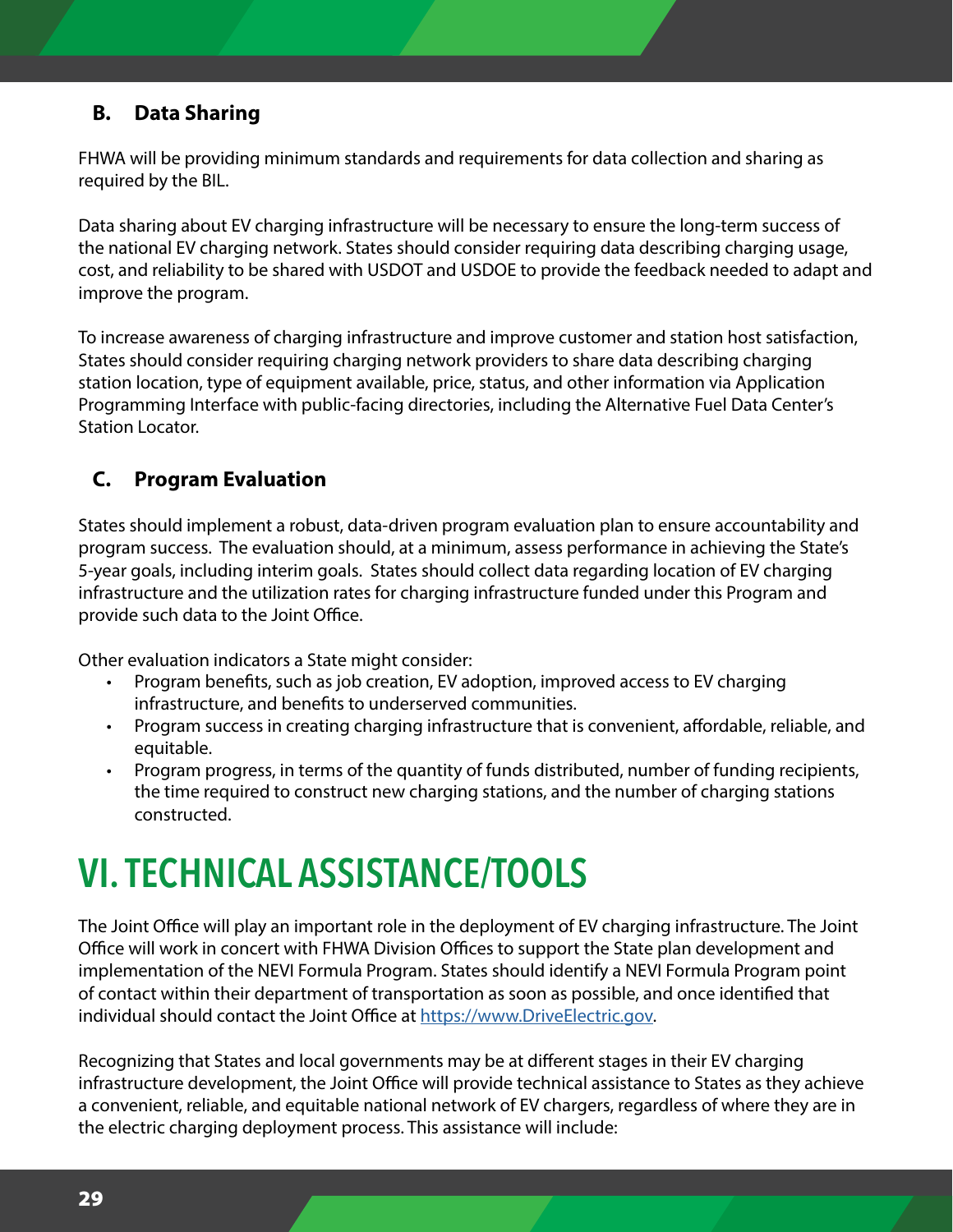- Development of State EV Infrastructure Deployment Plans;
- National interconnectivity;
- Hardware and network procurement;
- Deployment in rural corridors and underserved or disadvantaged communities; and
- Data collection and program evaluation.

Technical assistance will first leverage existing tools, datasets, best practices, and programs built by partners, USDOE, USDOT, and national laboratories. Examples include:

#### **A. Station Location Data**

Resources to help States understand where EV charging infrastructure is currently installed and where existing corridors are designated include:

- Alternative Fuel Data Center Station Locations: <https://afdc.energy.gov/stations/>
- Alternative Fuel Corridor Eligible Station Data: <https://afdc.energy.gov/corridors>
- FHWA Alternative Fuel Corridor Locations: [https://hepgis.fhwa.dot.gov/fhwagis/ViewMap.aspx?map=Highway+Information%7CElectric+V](https://hepgis.fhwa.dot.gov/fhwagis/ViewMap.aspx?map=Highway+Information%7CElectric+Vehicle+(EV-Round+1,2,3,4+and+5)) [ehicle+\(EV-Round+1,2,3,4+and+5\)](https://hepgis.fhwa.dot.gov/fhwagis/ViewMap.aspx?map=Highway+Information%7CElectric+Vehicle+(EV-Round+1,2,3,4+and+5))

#### **B. Network and Environmental Data**

Resources to aid States in understanding external factors that will support their electric charging infrastructure deployment include:

- Alternative Fuel Corridors Program Best Practices and Information: [http://altfueltoolkit.org/](http://altfueltoolkit.org/ )
- Alternative Fuels Data Center, State and Federal Laws and Incentives: <https://afdc.energy.gov/laws>
- Clean Cities Coalition Network: <https://cleancities.energy.gov/>
- National Highway Traffic Safety Administration (NHTSA) Fatality Analysis Reporting System (FARS):

[https://www.nhtsa.gov/research-data/fatality-analysis-reporting-system-fars](https://www.nhtsa.gov/research-data/fatality-analysis-reporting-system-fars ) 

- National Institute of Standards and Technology (NIST) Cybersecurity Framework: <https://www.nist.gov/cyberframework>
- Public Road Inventory Information, Highway Performance Monitoring System (HPMS) data: <https://www.fhwa.dot.gov/policyinformation/hpms/nahpms.cfm>

#### **C. Modeling Tools**

Resources to provide States modeling expertise and tools to plan charging locations, design charging stations, and perform financial analysis include:

- Idaho National Laboratory's Caldera Simulation Platform: <https://cet.inl.gov/caldera>
- National Renewable Energy Laboratory Electric Vehicle Infrastructure Modeling Suite: [https://www.nrel.gov/transportation/evi-x.html](https://www.nrel.gov/transportation/evi-x.html )